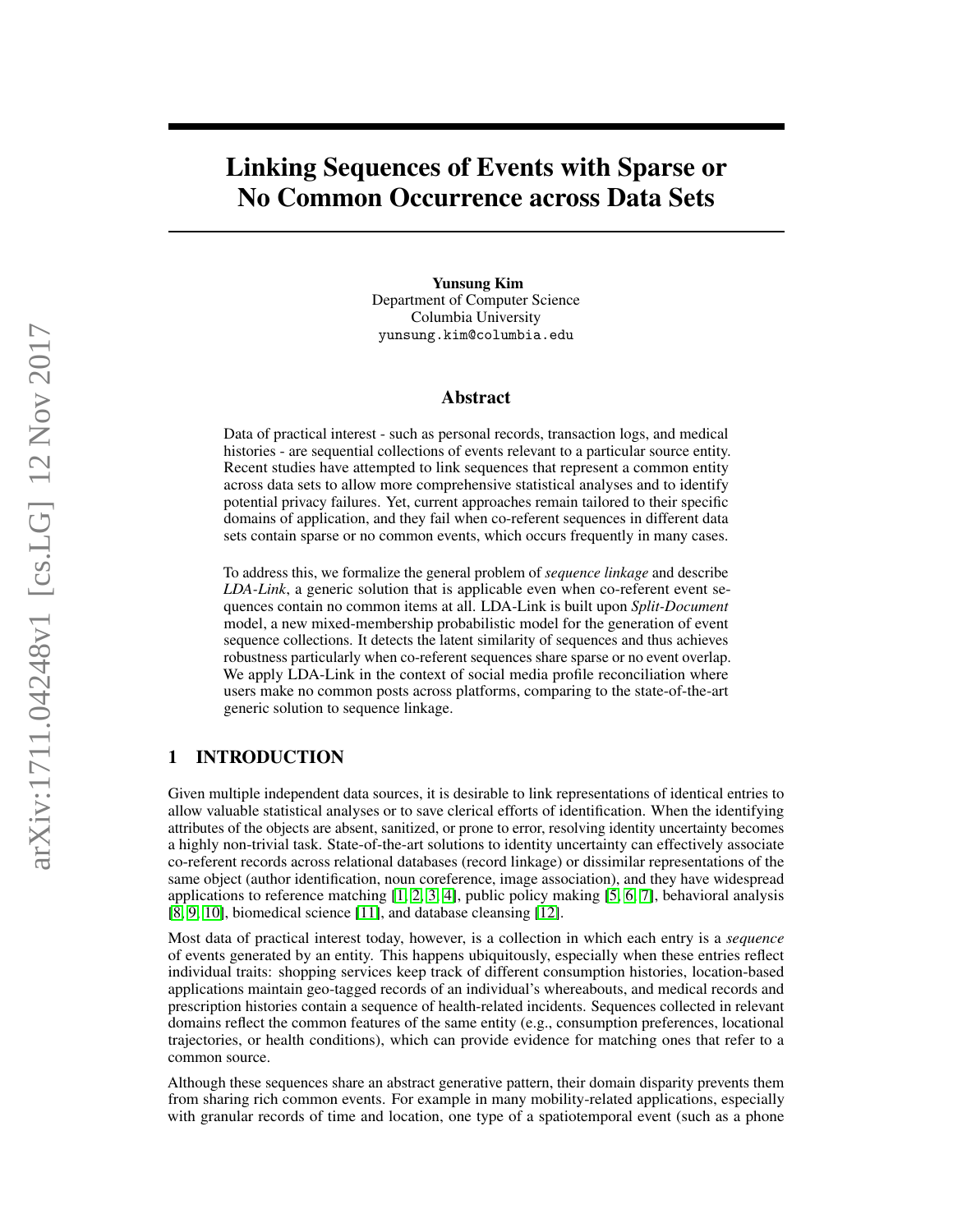call) is never guaranteed to occur in tandem with another (a credit card transaction). This poses a critical challenge for sequence linkage and also distinguishes the problem of sequence linkage from the previously studied problems of identity uncertainty. While the entries being matched in the latter consist of distortions or alternate forms of "ground-truth" features such as canonical names, objective measurements, or semantic definitions, no such ground-truth exists in sequence linkage so the solutions to these problems are crucially inapplicable. In addition, frequent abscence of common events makes sequence linkage an even more intricate task.

In this work, we present the simplest form of a generically applicable Bayesian framework that addresses the issues of rare common occurrence in cross-domain sequence linkage. This framework consists of a mixed-membership model for the generation of event sequences whose source entities are shared across data sets (Split-Document model), and a 3-phase unsupervised algorithm for inferring their identities across data sets (LDA-Link). Split-Document frames each event incident in terms of semantic "motifs," and LDA-Link uses this characterization to determine the semantic similarities of a pair of views, ensuring robust linkage even when the co-referent sequence pairs share no common events at all.

To validate the empirical robustness of LDA-Link against common occurrence sparsity, we also provide a case study with real-world geo-tagged data sets. Mobility-related data are the richest and the most omnipresent type of data available through numerous location-based smart phone applications and other external services such as social media, cellular logs, and credit card transaction histories. As diverse as these applications are, collections from one application are often independent from collections from another and their locations seldom coincide, which makes them a challenging target for sparsity-robust sequence linkage. LDA-Link achieves up to 37% identifiability when linking profiles with no common posts across Instagram and Twitter, significantly outperforming the current state-of-the-art generic solution to sequence linkage.

The paper is organized as follows. Section [2](#page-1-0) presents an overview of relevant works and formalizes the problem of sequence linkage. Section [3](#page-3-0) reviews Latent Dirichlet Allocation and its inference methods that are essential to the development of our work. Section [4](#page-5-0) presents Split-Document model and LDA-Link. In Section [5](#page-7-0) we perform a case study of this method in the context of social media identity reconciliation, and validate its robustness against sparsity. We conclude our paper in Section [6.](#page-13-1) The Appendix analyzes each step of the algorithm in theory and studies its convergence properties as well as its effectiveness.

# <span id="page-1-0"></span>2 RELATED WORKS AND PROBLEM FORMULATION

## 2.1 PREVIOUS WORKS

Sequence linkage belongs to the class of problems on identity uncertainty. Existing solutions to identity uncertainty are customized to linking representations of an entity with "ground-truth" field values such as canonical names, unambiguous semantics, numerical features, or objective measurements. Deterministic association can be done to declare exact matches on these features when error-free identifiers are available, but entries in large data sets tend to be prone to noise and distortions such as human inscription or measurement errors, use of alternative forms, subjective observations, or deliberate data sanitization.

In the absence of trustworthy identifiers, probabilistic methods can be used to address uncrontrollable noise. The seminal work of [\[13\]](#page-14-11) provided the first probabilistic framework for linking records in relational databases that refer to the same entity (record linkage) based on agree/disagree match statuses of each field. Methods using generalized Expectation-Minimization [\[14,](#page-14-12) [15\]](#page-14-13), scoring [\[16\]](#page-14-14), or Gibbs sampling [\[17,](#page-14-15) [18\]](#page-14-16) for parameter estimation have been developed to overcome the assumption of conditional independence in [\[13\]](#page-14-11). [\[14,](#page-14-12) [19\]](#page-14-17) suggests a similar method that uses relative frequencies of the field values in place of dichotomous match statuses of individual fields to determine the weight parameters for linkage. The downside of the aforementioned family of models is that they disregard the generative patterns of each observation and thus suffer the loss of evidence contained in the actual values of the noisy observations.

In this regard, Bayesian methods have the advantage of naturally handling noises present in observations. By incorporating uncertainty into a generative process, Bayesian approaches allow the computation of match probabilities conditioned on the actual observations without neglecting the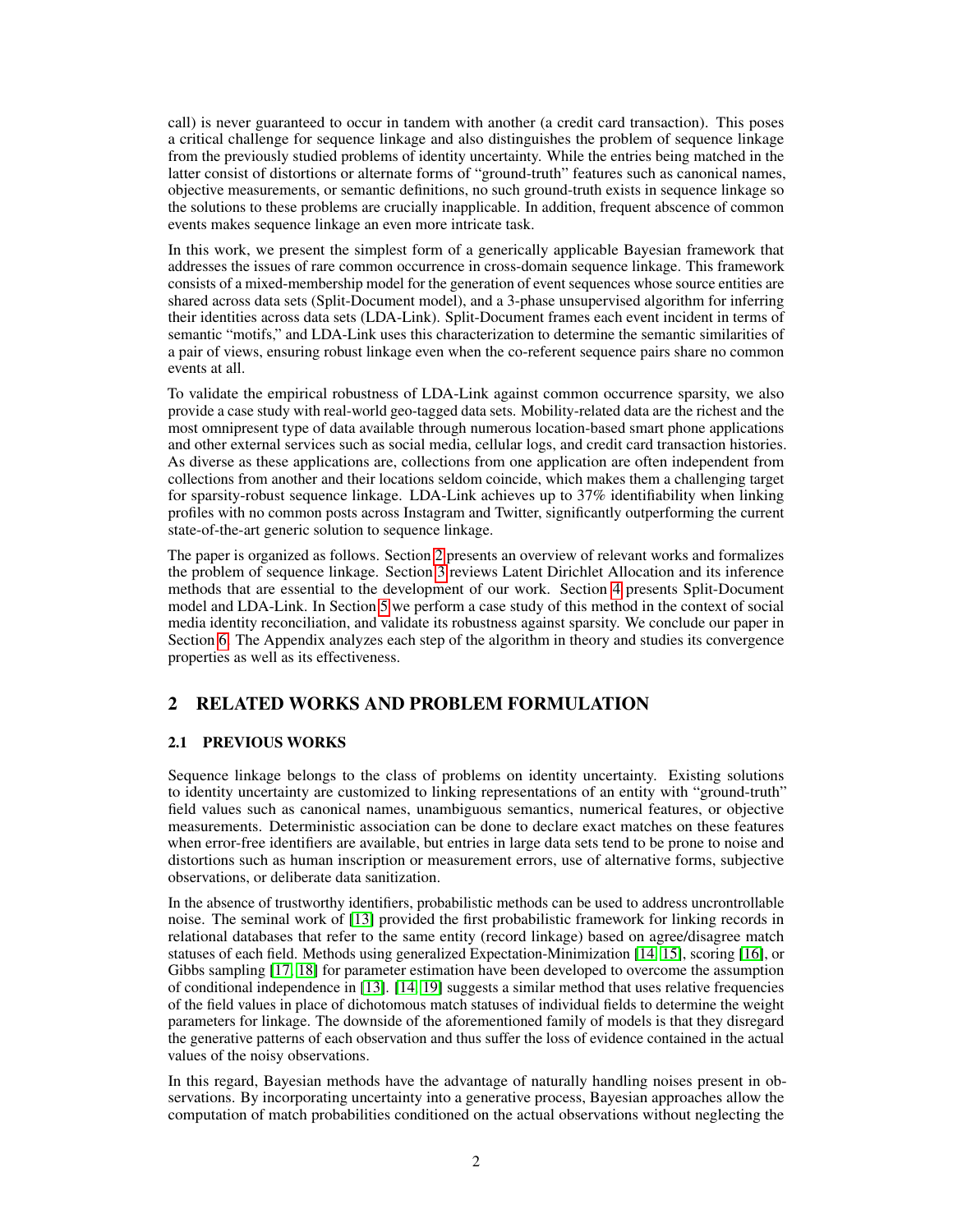presence of simultaneous matches [\[20\]](#page-14-18). Recent solutions to identity uncertainty have enjoyed the improvement of Bayesian inference techniques, and these solutions can largely be classified into "parametric," "cluster-based," or "correlational" depending on their generative assumptions and the criteria for inferring the co-reference structure.

The parametric family of methods is the most prominent, which encodes the latent linkage structure into a parameter of interest - such as matching matrices [\[20,](#page-14-18) [21,](#page-14-19) [22,](#page-14-20) [23,](#page-15-0) [24,](#page-15-1) [25\]](#page-15-2) or co-reference partitions [\[6,](#page-14-4) [5\]](#page-14-3) - of a probabilistic generative model. Models in [\[23\]](#page-15-0) and [\[26\]](#page-15-3) represent the linkage structure as a one-hot matching matrix, and co-referent records separately undergo "hit-miss" distortions of latent "true" categorical or continous normal attributes. Similarly using matching matrices, [\[24,](#page-15-1) [25\]](#page-15-2) provide a unified framework for record linkage and de-duplication that can be extended to simultaneously linking records across multiple files. [\[6\]](#page-14-4) developed a block-partitioning method to find co-referent partitions across multiple files under a normal mixture model, and [\[7\]](#page-14-5) dvelops on this model to schieve de-duplication. Apart from the generative models mentioned above, discriminative models such as

Cluster-based methods bind similar objects into clusters, and these methods are more widely used in other branches of identity uncertainty such as author identification, text classification and noun coreference for which co-occurrence is well explained by close-knit groups of relevance. [\[4\]](#page-14-2) applies the concept of identity clustering to find the sample posterior over all relationships between objects, classes, and attributes modeled with the Relational Probability Model (RPM). [\[27\]](#page-15-4) proposes an LDA-based model for the generation of author and citation entries in which authors and publications in the same membership group are more frequently observed together. Non-parametric Bayesian Dirichlet processes (DP) allow the number of such groups to be flexible, and [\[28\]](#page-15-5) applies DP to modeling groups of authors associated with topics.

Correlational methods, on the other hand, compute the statistical interrelations of each pair of records rather than attempting to infer the linkage structure a posteriori. [\[29\]](#page-15-6) uses covariance matrix of a correlational, multivariate normal generative model as a measure of statistical dependency used for finding the objects with the same identity.

The aforementioned methods suffer from two critical downfalls when applied to cross-domain sequence linkage. First and foremost, these methods are tailored to the treatment of objects with unambiguous ground-truth features such as relational records with categorical, string-valued, or continuous attributes. As mentioned previously, this makes these methods fundamentally inapplicable to modeling event sequences. Also, the failure to isolate the unknown linkage structure when estimating hidden model parameters adds an extra layer of uncertainty which can compromise both the accuracy and convergence rate of the whole process. In addition, the mixture assumptions in many of the above methods are more ill-suited for sequence linkage than mixed-membership models since each entity exhibits a unique pattern of event generation in reailty while a mixture assumption binds them to restrictive patterns.

One notable method that particularly aims at sequence linkage is [\[30\]](#page-15-7), which computes the distance of two sequences in the simplex space of empirical distributions. Yet, as our case study in Section [5](#page-7-0) reveals, this method fails when the empirical distributions have sparse intersections. In contrast, we propose a method that analyzes the semantics of each event incident, and determines the similarities of a pair of views within the latent semantic space, allowing for a more macroscopic pattern analysis. This method resolves all of the above-mentioned downfalls of existing methods through an information-theoretic interpretation of Latent Dirichlet Allocation as a mechanism for dimension reduction.

#### <span id="page-2-0"></span>2.2 PROBLEM FORMULATION

Assume a world of D real-world entities,  $E = \{E_{d \in [D]}\}\$ , where  $[D] = \{1, 2, ..., D\}$ .  $D_X$  and  $D_Y$ each denotes the size of two data sets  $X = \{X_{i \in [D_X]}\}\$ and  $Y = \{Y_{j \in [D_Y]}\}\$ . (We assume that  $D = D_X$ .) Entity  $E_d$  generates exactly one sequence of events  $X_d$  in the X data set, and one or more sequences  $Y_{j \in \pi(d)}$  in the Y data set. Here, the function  $\pi : [D_X] \to \mathcal{P}([D_Y])$  is the "identity" association, which indicates that sequence  $X_i$  and sequences  $Y_{j \in \pi(i)}$  are generated by the same real-world entity, namely  $E_i$ , and such sequences in different data sets are said to be 'linked' or 'co-referent.'  $(\mathcal{P}([D_Y])$  is the set of all subsets of  $[D_Y]$ , and  $\pi$  is a function whose image forms a partition of the set  $[D_Y]$ .)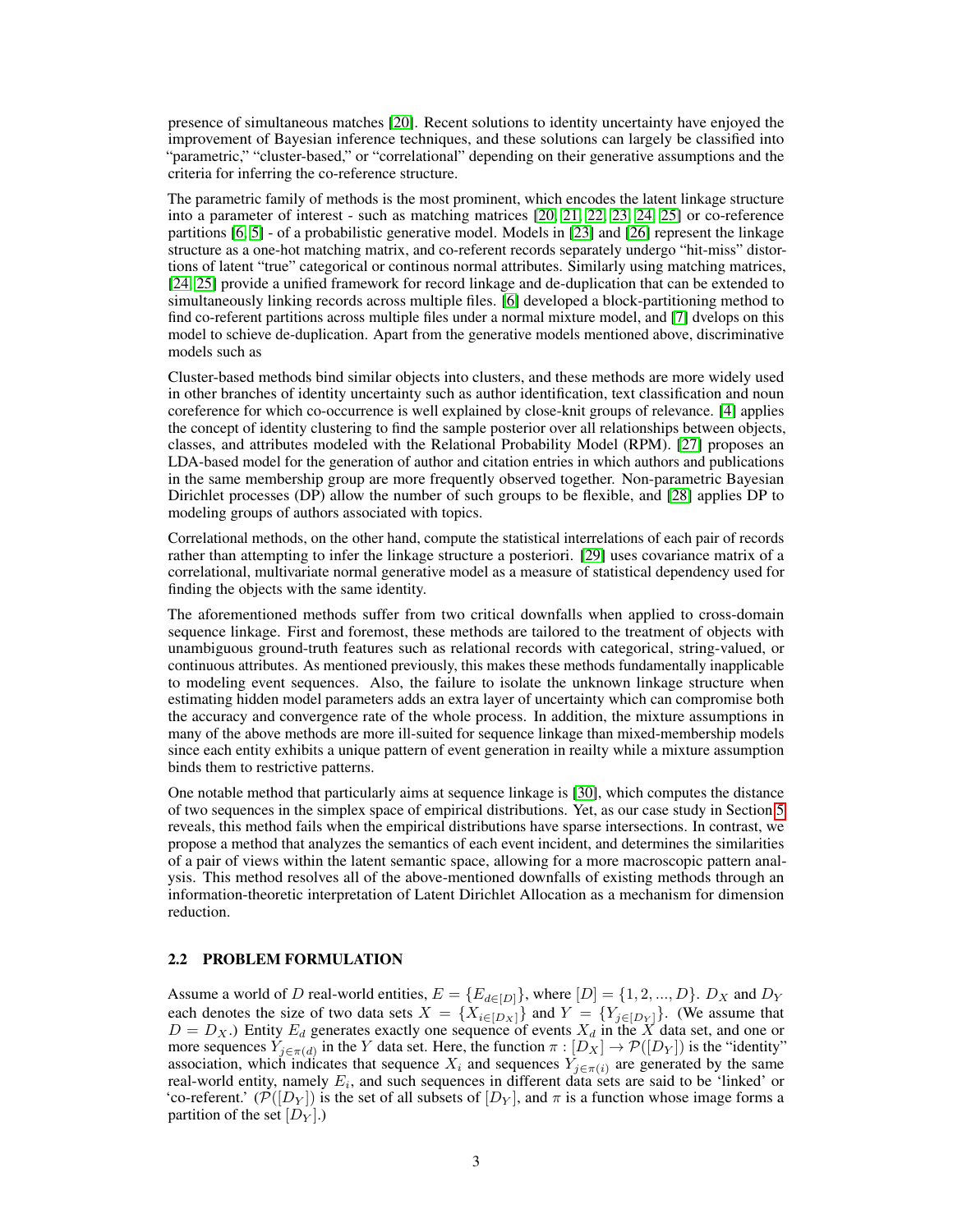The sequence generation proceeds as follows. Each entity  $E_{d\in[D]}$  performs a sequence of one of W possible actions. (This categorical assumption can be easily extended to the continuous case.) When an action  $w \in [W]$  is performed by etity  $E_d$ , this appends an entry  $(w)$  in exactly one of the sequences among  $X_d$  and  $Y_{j \in \pi(d)}$ . Every sequence is therefore an ordered collection of events, which is equivalent to the concept of a "word" in information theory and "document" in topic modeling. We will call this sequence, "view." See Figure [1](#page-3-1) for a visual understanding.



<span id="page-3-1"></span>Figure 1: Description of View Generation and the Linkage Problem. (Colors represent events.)

A typical problem of identity uncertainty is to find the exact identity mapping  $\pi^*$ . When the data sets  $X$  and  $Y$  consist of an identical number of entries, this becomes a well-known problem of finding the optimal bipartite graph matching between the X and Y views. When the data sets X and Y differ in size, however, graph matching methods are no longer straighforwardly applicable. In this paper, we study instead the problem of finding for each entity a set of up to k candidates for a modest choice of  $k$ , which is a more realistic approach in cases where the number of co-referent target views are unknown or different for each entity. Although the candidate sets will no longer be mutually exclusive, this method has the additional advantage of preventing close misses at the slight cost of preciseness. We will call this type of matching "Rank- $k$ " matching since it associates a view with  $k$ supposedly most relevant candidate views.

**Notations** In Sections [4](#page-5-0) and the Appendix, we use i and j to index views in the X and Y domain data sets without a specific knowledge or reference to its real-world entity. To refer to a view in relation to a specific entity, we use the index d so that  $X_d$  and  $Y_{\pi(d)}$  identify the X and Y views generated by entity  $E_d$ . Sometimes we will use R to indicate an arbitrary view regardless of its domain. Although a view is a sequence of events, Split-Document model is a bag-of-words model in which events are exchangeable as we shall see in the later sections. We can thus represent a view as a vector of event frequencies and use the subsecripts  $R_w$  (or equivalently,  $X_{i,w}$ ,  $Y_{j,w}$ ) to refer to the frequency of the event w in view R (or  $X_i, Y_j$ ). Sometimes we may want to normalize the frequency vector to create a vector of relative frequencies (or an empirical distribution.) We denote this normalized relative frequency vector by P, and use superscripts such as  $P^X$  and  $P^Y$  to specify its domain. Lastly, we index topics with the index  $k$ , and each topic is a probability distribution over the events  $w \in [W]$ .

## <span id="page-3-0"></span>3 LATENT DIRICHLET ALLOCATION AND VARIATIONAL BAYES

The proposed sequence linkage framework is closely related to Latent Dirichlet Allocation (LDA)[\[31\]](#page-15-8). Following subsections will review the LDA and the algorithms used for its statistical inference.

LDA is the simplest topic model, a Bayesian probabilistic model for generating documents. Each topic  $β_k$  is a probability distribution over the vocabulary space. A total of K topics are assumed, and each topic is drawn from a Dirichlet prior,  $\beta_k \sim Dirichlet(\eta)$ . Given these topics, each of the D documents is generated in the following way. First a "topic proportion"  $\theta_d \sim Dirichlet(\alpha)$  is drawn. Then for each word  $w_{d,i\in[N]}$ , a topic index  $z_{d,i}$  is drawn according to the topic proportion,  $z_{d,i} \sim \theta_d$ ,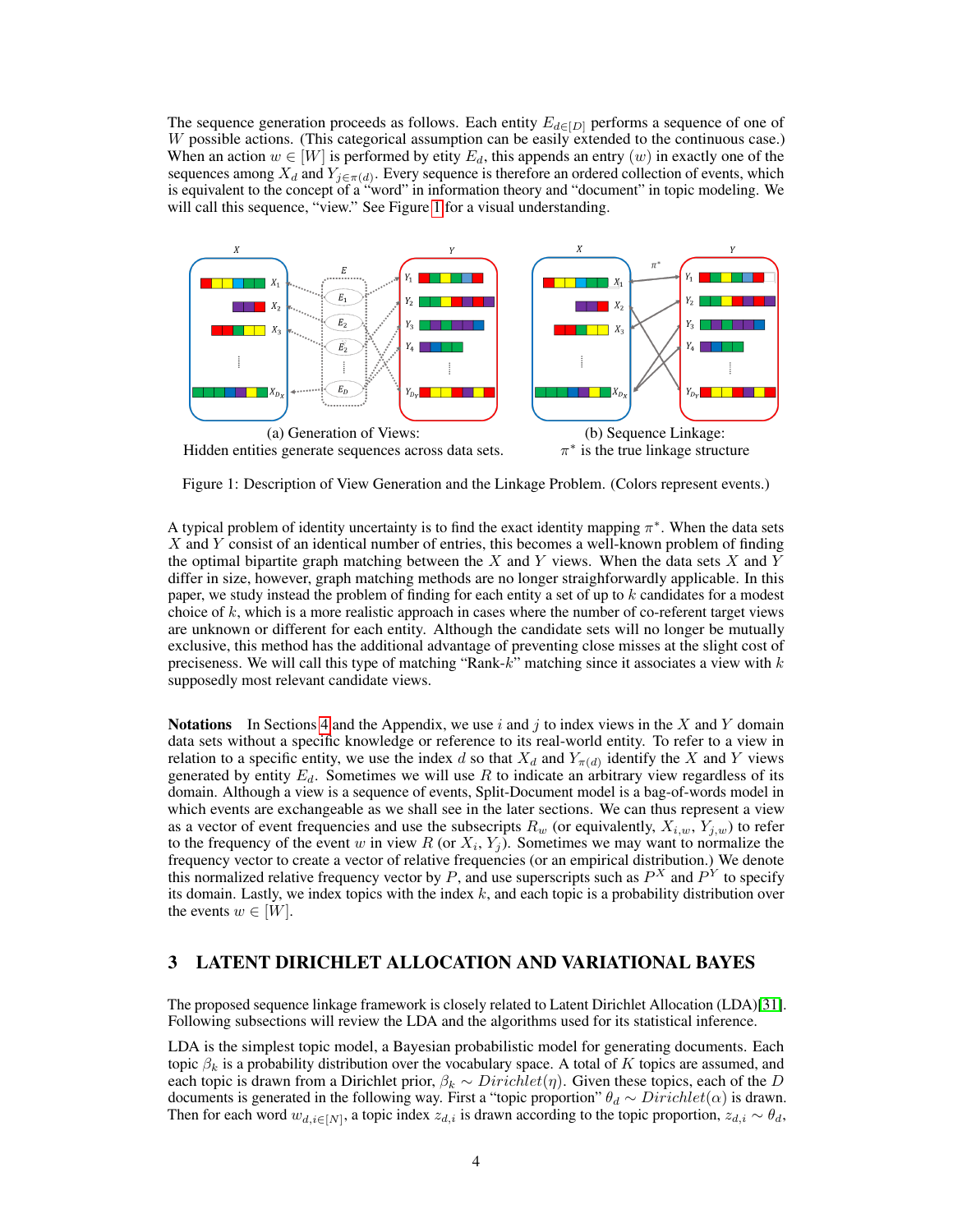and  $w_{d,i} \sim \beta_{z_{d,i}}$ . Therefore the complete joint probability distribution becomes

$$
p(w, z, \theta, \beta) = p(\beta|\eta) \prod_{d} \left( p(\theta_d|\alpha) \prod_{i} \left( p(z_{d,i}|\theta_d) p(w_{d,i}|\beta_{z_{d,i}}) \right) \right),
$$
\n(1)

whose graphical model is shown in Figure [2](#page-4-0)



<span id="page-4-1"></span><span id="page-4-0"></span>Figure 2: Latent Dirichlet Allocation

Exact MAP inference on LDA is infeasible[\[31\]](#page-15-8), and usually one resorts to approximate inference techniques such as the MCMC and variational inference. In our approach, a particular variant of the variational inference is used, namely the stochastic variational inference[\[32\]](#page-15-9).

#### 3.1 VARIATIONAL BAYESIAN INFERENCE FOR LDA

Variational Bayesian (VB) methods approximate an intractable posterior distribution to a member of a family of simpler distributions. In particular, it attempts to find the distribution  $q^*(z, \theta, \beta) \in \mathcal{Q}$  that is closest in KL divergence to the true posterior distribution  $p(z, \theta, \beta | w, \alpha, \eta)$ ,

$$
q^* = \arg\min_{q \in \mathcal{Q}} KL\left(q(z, \theta, \beta) || p(z, \theta, \beta | w)\right)
$$

where the conditioning hyperparameters in  $p$  are omitted for simplicity. The simplest and most frequently utilized family  $Q$  is the "mean-field" family, which is a family of product distributions that is factorized into each latent variable term:

<span id="page-4-2"></span>
$$
q(z,\theta,\beta) = \prod_k q(\beta_k) \left( \prod_d q(\theta_d) \prod_i q(z_{d,i}) \right)
$$
 (2)

where  $q(z_{d,i} = k) = \phi_{d,w_{d,i},k}, q(\theta_d) = Dir(\theta_d; \gamma_d)$ , and  $q(\beta_k) = Dir(\beta_k; \lambda_k)$  for conjugacy.

Instead of attempting to minimize the KL divergence directly, which involves the intractable distribution  $p$ , one may use the follwing relation

$$
KL(q||p(z, \theta, \beta|w)) = -\mathcal{L}(q) + \log p(w) = -\mathcal{L}(q) + const
$$

where  $\mathcal{L}(q) = \mathbb{E}_q[\log q(z, \theta, \beta)] - \mathbb{E}_q[\log p(w, z, \theta, \beta)]$ , and maximize  $\mathcal{L}(q)$  instead.  $\mathcal{L}(q)$  is called the Evidence Lower BOund (ELBO), which is conceptually the lower bound on  $\log p(w)$  given by Jensen's Inequality. Early implementations of variational inference used the method of coordinate ascent that iteratevely maximizes the ELBO for each variational parameter while keeping others fixed [\[33\]](#page-15-10). Although this method guarantees local convergence, it requires batch updates that become costly for large corpora, which led to the development of the online variational bayes that uses stochastic gradient descent for faster convergence [\[34\]](#page-15-11).

## 3.2 STOCHASTIC GRADIENT DESCENT AND ONLINE VB FOR LDA

We first briefly discuss the nature of stochastic gradient descent before discussing online VB. Stochastic gradient descent (SGD) optimizes an object function when only the noisy estimates of the true gra-dient is available [\[35\]](#page-15-12). Given an object function of the form  $C(w) \triangleq \mathbb{E}[Q(z, w)] \triangleq \int Q(z, w) dP(z)$ , SGD applies the following update formula

$$
w_{t+1} = w_t - \gamma_t H(z_t, w_t)
$$

to find the optimal value of w, where  $z_t$  is an event from distribution  $P(z)$  and  $\gamma_t$  is the learning rate. The update term  $H(z, w)$  satisfies the condition

$$
\mathbb{E}_z[H(z,w)] = \nabla_w C(w),
$$

and thus can be understood as a noisy yet consistent estimate of the true gradient of  $C$  at  $w$ . It is shown that  $w_t$  converges almost surely to the local optimum [\[36\]](#page-15-13).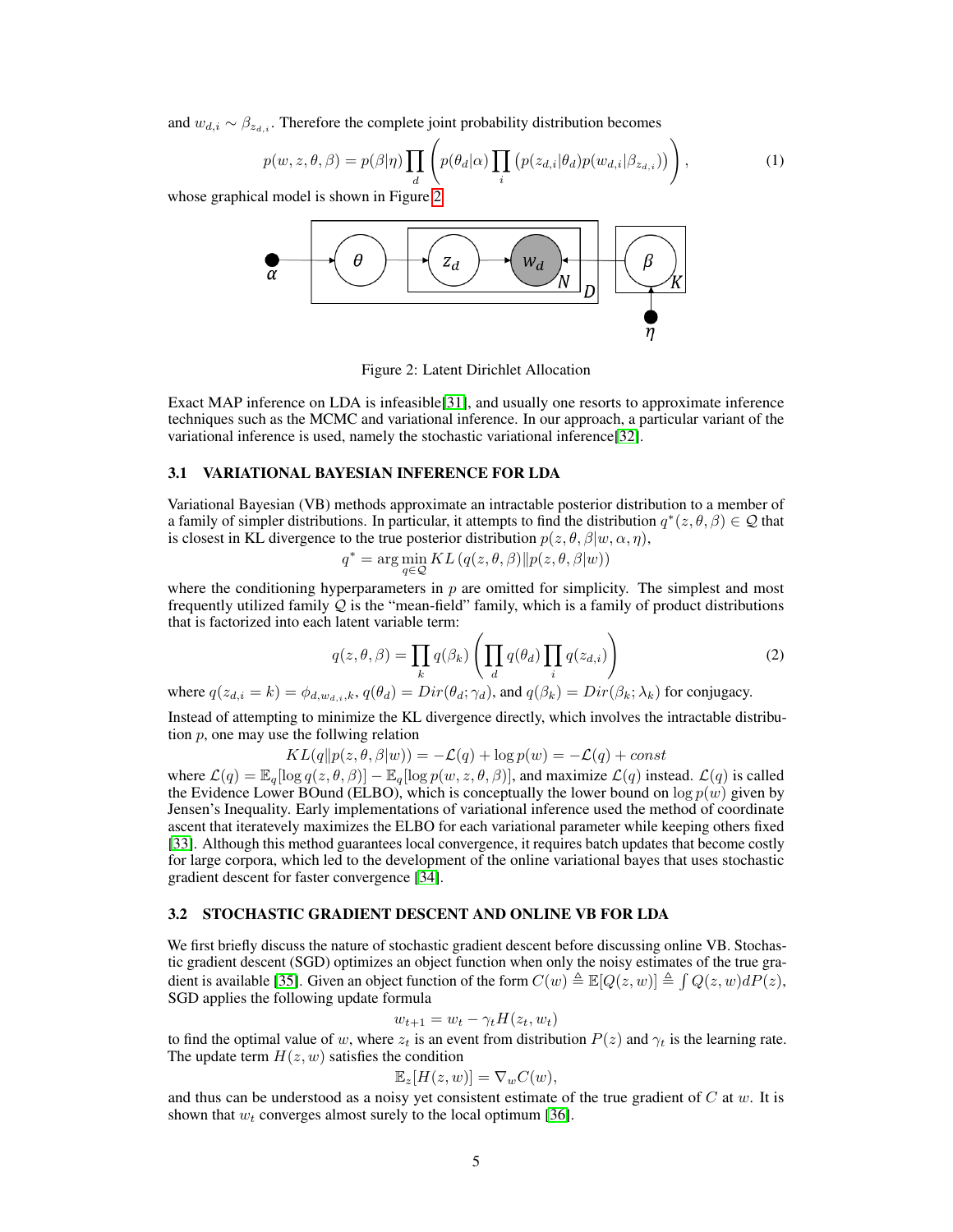**Stochastic Maximization of the ELBO** SGD can be used to optimize the ELBO for LDA  $[32]^1$  $[32]^1$  $[32]^1$ ,  $\mathcal{L}(Q) \triangleq \mathbb{E}\left[\log \frac{q(z,\theta,\beta)}{p(w,z,\theta,\beta)}\right]$ . Considering the factorization of p and q from Equations [1](#page-4-1) and [2,](#page-4-2)

$$
\mathcal{L}(Q) = \mathbb{E}_q \left[ \log \frac{p(\beta|\eta)}{q(\beta)} \right] + \sum_d \left( \mathbb{E}_q \left[ \log \frac{p(\theta_d|\alpha)}{q(\theta_d)} \right] + \mathbb{E}_q \left[ \log \frac{p(w_d, z_d|\theta_d, \beta)}{q(z_d)} \right] \right).
$$

Letting  $I \sim \text{Unif}(1, ..., D)$  be a random variable that chooses an index i over the document indices [D], we can rewrite  $\mathcal{L}(Q)$  as  $\mathbb{E}_I[\mathcal{L}_I(Q)]$  where

$$
\mathcal{L}_I(Q) = D \mathbb{E}_q \left[ \log \frac{p(\beta|\eta)}{q(\beta)} \right] + \mathbb{E}_q \left[ \log \frac{p(\theta_d|\alpha)}{q(\theta_d)} \right] + \mathbb{E}_q \left[ \log \frac{p(w_d, z_d|\theta_d, \beta)}{q(z_d)} \right],
$$

so that the "natural gradient" of  $\mathcal{L}_I$  with respect to each global variational parameter  $\eta$  is a noisy yet unbiased estimate of the natural gradient of the variational objective,  $\mathcal{L}$ . Computing the natural gradient instead of the Euclidean gradient corrects for the geometry of the space of the variational parameters by using the symmetrized KL divergence as the measure of spatial distance [\[37\]](#page-15-14) and thus leads to a more effective convergence to the local optimum [\[32\]](#page-15-9). Refer to [\[34\]](#page-15-11) for the resulting online variational Bayesian algorithm for LDA.

## <span id="page-5-0"></span>4 SPLIT-DOCUMENT MODEL AND LDA-Link ALGORITHM

We now introduce *Split-Document* model, a simple probabilistic generative model for co-referent views that is based on the LDA. Based on this model we suggest *LDA-Link* as a solution for identifying co-referent views across data sets of different domains.

#### 4.1 SPLIT-DOCUMENT MODEL



<span id="page-5-2"></span>Figure 3: Split-Document Model

The Split-Document model displayed in Figure [3](#page-5-2) extends LDA to model the generation of views across domains. In this model, a real-world entity generates a sequence of i.i.d. events according to LDA, and each event falls into exactly one among multiple co-referent views. (For now we assume that each entity generates a single view in each data set, and that views in the smae data set have a fixed number of events.) A set of co-referent views are thus generated through a mixture model whose mixture proportions depend on the sequence-generating entity.

Although the Split-Document model is kept simple in this paper for the sake of lucid presentation, its assumptions can be generalized to allow more than two data sets with each entity generating more than one views in each data set and events ocurring in different data sets with different probabilities. As in [\[24,](#page-15-1) [25\]](#page-15-2), this approach would combine the problem of record linkage with deduplication.

## 4.2 LDA-Link ALGORITHM

We now introduce LDA-Link, a co-reference linkage algorithm based on the Split-Document model. The key idea is to consider topic proportions as a reduction of dimensionality from the size of the entire event space  $W$  to the number of topics  $K$ , and to compare these dimension-reduced

<span id="page-5-1"></span><sup>&</sup>lt;sup>1</sup>SGD can be applied in VB for any generative model that involves local and global latent variables [\[32\]](#page-15-9).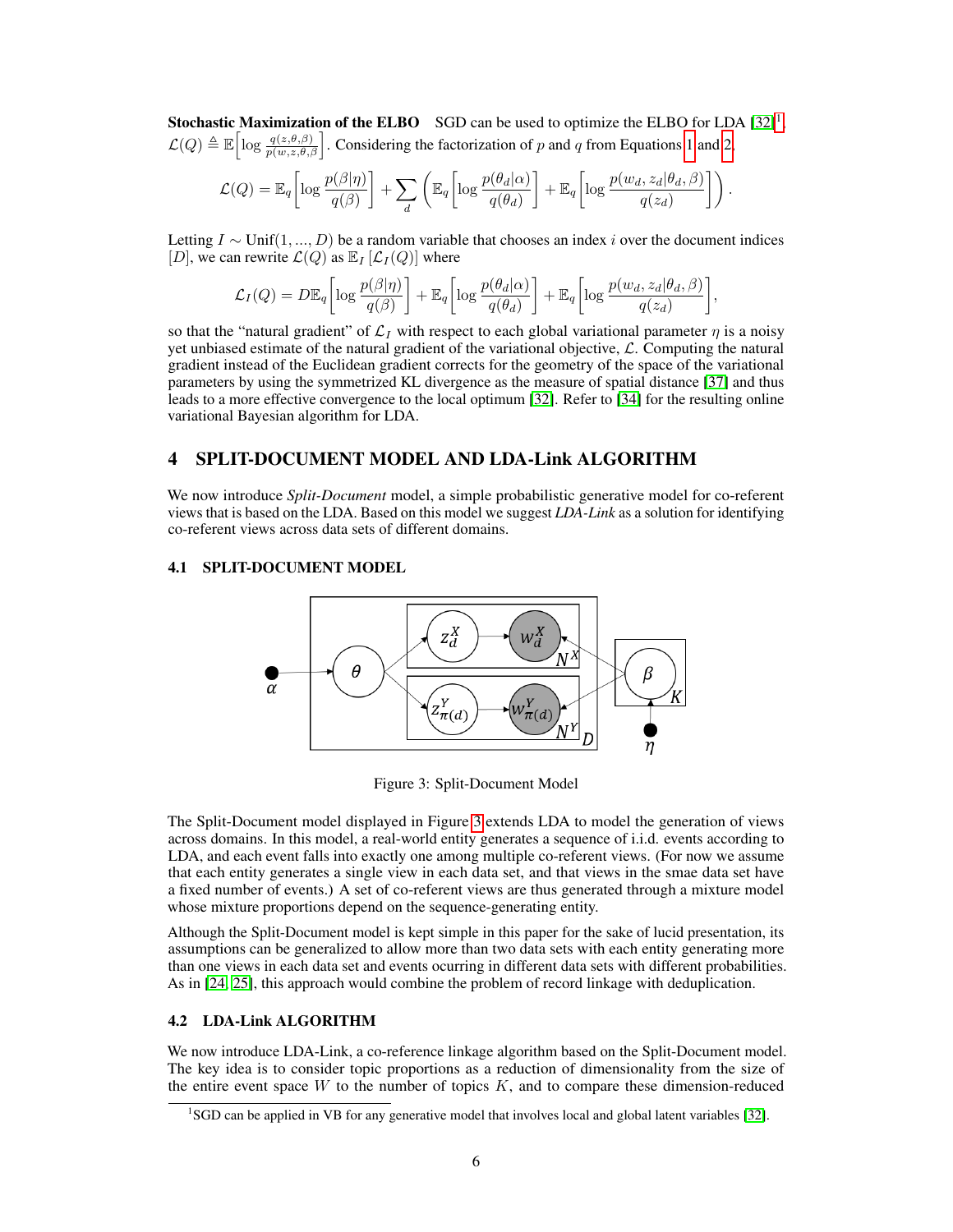representations. This distinguishes LDA-Link from other methods that leverage only the common events that appear in both views, which causes them to fail when a sequence pair displays sparse common occurrence.

The algorithm works in three separate phases. First in the "Learning" phase, topics are estimated from the views in the two domains. In the second phase, the topic estimates are used to find the topic proportions  $\theta$ 's for each view that maximizes the posterior distribution given the estimated topics. This phase is the "Dimensionality Reduction" phase that effectively reduces the dimension of each view from  $L-1$  to  $K-1$ . A score is then computed for every pair of views  $(X_i, Y_j)$  as the Jensen-Shannon distance between their topic proportions. In the last "Rank-k Linkage" phase, up to  $k$  candidate Y views are declared as potential matches for each  $X$  view based on these scores.

The rest of this section discusses each phase in detail. Appendices [A](#page-16-0) through [D](#page-21-0) will explore the guarantees of this algorithm in theory.

Learning Phase: Topic Estimation In the Split-Document model, co-referent views share the same topic proportion, and these views are essentially a bipartition of a document generated through the normal, un-split LDA process described in Figure [2.](#page-4-0) If the true co-reference linkage structure is known, estimating the topics for Split-Document model would amount to finding the MAP LDA topics where all co-referent views are combined into one document. Yet, since the co-reference structure is the unknown that we aim to find, it is difficult to directly compute the MAP estimates of the generative model in Figure [3.](#page-5-2)

A workaround is to consider a slightly different surrogate model in which each view is considered as a separate document that has a topic proportion of its own right, and instead learn the topics optimal to this model as an approximation. This surrogate model is called the *Independent-View* model shown in Figure [4.](#page-6-0) Intuitively, in large-document limits where the number of words reaches infinity, learning the Independent-View model is equivalent to learning LDA with duplicates of each document. (We study the effectiveness of this surrogate learning in Appendix [A\)](#page-16-0)



Figure 4: Independent-View Model (Surrogate for Learning Topics in Split-Document Model)

We will call the ELBO of the Independent-View model  $\mathcal{L}'$ , which is given by

<span id="page-6-0"></span>
$$
\mathcal{L}' = \sum_{d} l'_{d} = \sum_{d} \left( l \left( X_{d}, \phi_{d}^{X}, \gamma_{d}^{X}, \lambda \right) + l \left( Y_{\pi(d)}, \phi_{\pi(d)}^{Y}, \gamma_{\pi(d)}^{Y}, \lambda \right) \right)
$$
(3)

where  $l$  is given as

$$
l(R, \phi, \gamma, \lambda) = \sum_{w} R_{w} \sum_{k} \phi_{w,k} \left( \mathbb{E}_{\gamma} [\log \theta_{k}] + \mathbb{E}_{\lambda} [\log \beta_{k,w}] - \log \phi_{w,k} \right) + \frac{1}{2D} f(\lambda), \tag{4}
$$

and  $f(\lambda) = \sum_{k} -\log \left( \sum_{w} \lambda_{k,w} + \sum_{w} (\eta - \lambda_{k,w}) \mathbb{E}_{\lambda} [\log \beta_{k,w}] + \log \Gamma(\lambda_{k,w}) \right)$ . Note its difference from the ELBO of the Split-Document model, which is

<span id="page-6-1"></span>
$$
\mathcal{L} = \sum_{d} l_d = \sum_{d} 2l \left( X_d + Y_{\pi(d)}, \phi_d, \gamma_d, \lambda \right).
$$

Algorithm [1](#page-7-1) summarizes the Learning phase.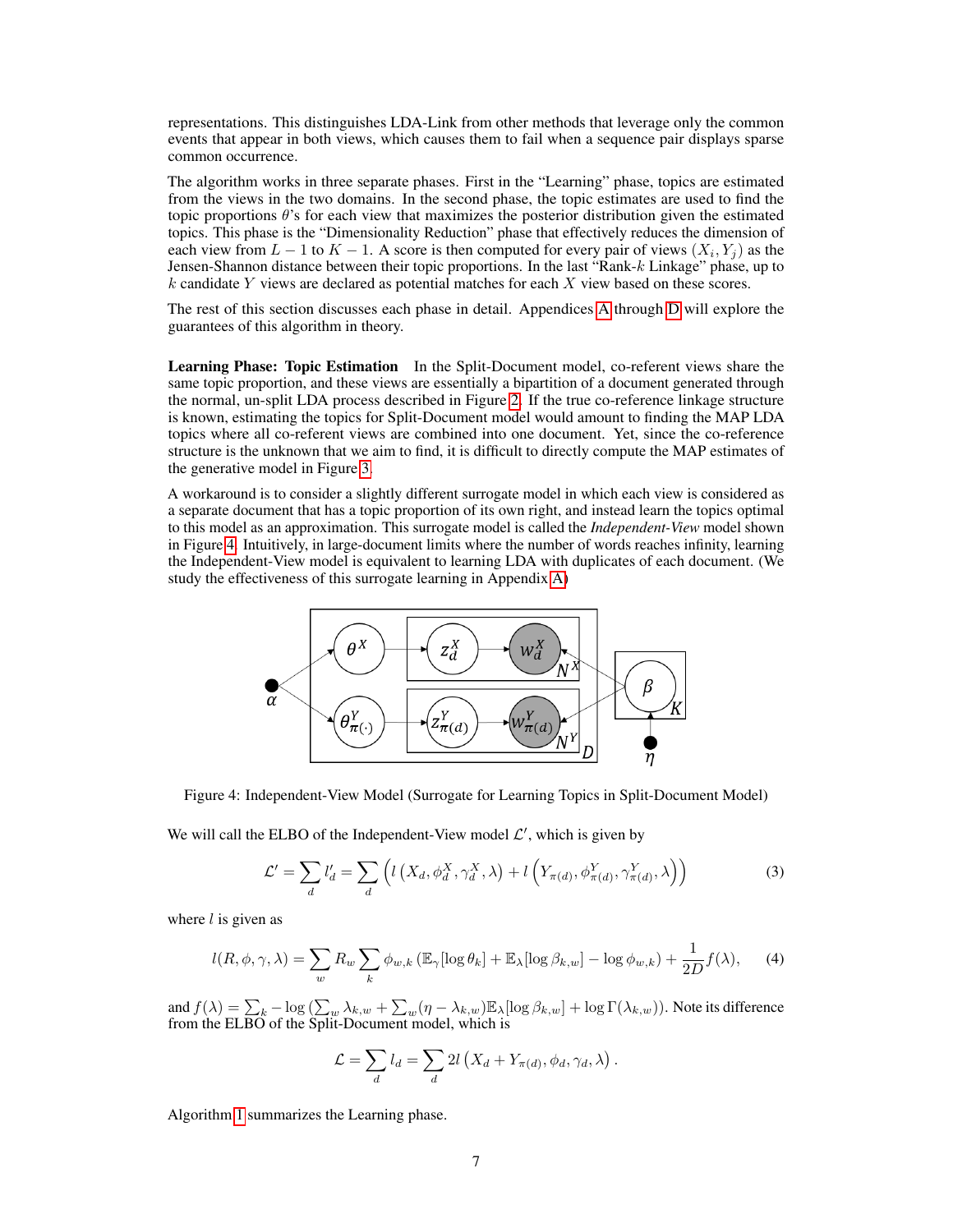Algorithm 1 Learning Phase: Topic Estimation

<span id="page-7-1"></span>Require:  $P^X_{d,w} = \frac{1}{N} X_{d,w}, P^Y_{d,w} = \frac{1}{N} Y_{d,w}$ Define  $\rho_t \triangleq (\rho_0 + t)^{-K}$ . Initialize  $\lambda \in \mathbb{R}$ for  $P\in \cup_{d\in[D]}\{P_d^X,P_d^Y\}$  do Initialize  $\gamma_{d,k} = 1$ repeat  $\phi_{w,k} = \frac{\exp\{\mathbb{E}_q[\log \theta_k] + \mathbb{E}_q[\log \beta_{k,w}]\}}{\sum_k \exp\{\mathbb{E}_q[\log \theta_k] + \mathbb{E}_q[\log \beta_{k,w}]\}}$  $\gamma_k = \alpha + N \sum_{w} \phi_{w,k}^X P_w$ until  $\gamma_d$  has converged Compute  $\tilde{\lambda}_{k,w} = \eta + DNP_{d,w} \phi_{w,k}$  $\lambda = (1 - \rho_t)\lambda + \rho_t \tilde{\lambda}$ end for return  $\lambda$ 

**Dimension Reudction and Rank-k Linkage Phases** With the topics obtained in the learning phase, the topic proportions are learned for each view using the conventional coordinate descent method, mapping each view to a vector on the  $K - 1$ -dimensional latent semantic simplex space. Once these topic proportions are learned, a dissimilarity score based on Jensen-Shannon distance is computed for every pair of views  $(X_i, Y_j)$  as

$$
score(X_i, Y_j) = JS(\theta_i^X, \theta_j^Y) = KL\left(\theta_i^X \middle\| \frac{1}{2} (\theta_i^X + \theta_j^Y) \right) + KL\left(\theta_j^Y \middle\| \frac{1}{2} (\theta_i^X + \theta_j^Y) \right). \tag{5}
$$

Algorithm [2](#page-7-2) summarizes the Dimension Reduction phase.

<span id="page-7-2"></span>Algorithm 2 Dimensino Reduction Phase **Require:**  $P^X_{d,w} = \frac{1}{N} X_{d,w}, P^Y_{d,w} = \frac{1}{N} Y_{d,w}$  for  $d \in [U], w \in [W]$ Initialize  $\gamma_d^X = \vec{1}, \gamma_d^Y = \vec{1}$ for  $\mathcal{D} \in \{X, Y\}$  do repeat  $\phi_{w,k}^{\mathcal{D}} = \frac{\exp\{\mathbb{E}_q[\log \theta_k^{\mathcal{D}}\}}{\sum_k \exp\{\mathbb{E}_q[\log \theta_k^{\mathcal{D}}\}}$  $]+\mathbb{E}_{q}[\log \beta_{k,w}]\}$  $\frac{k}{\sqrt{k}} \exp\{\mathbb{E}_q[\log \theta^{\mathcal{D}}_k] + \mathbb{E}_q[\log \beta_{k,w}]\}$  $\gamma^{\mathcal{D}}_k = \alpha + N \sum_{w} \phi^{\mathcal{D}}_{w,k} P_w$ **until**  $\gamma_d^{\mathcal{D}}$  has converged end for **return**  $\gamma^X$  and  $\gamma^Y$ 

The final Rank-k Linkage phase selects for each X view, k candidate views of the smallest dissimilarity score, as shown in Algorithm [3.](#page-7-3)

Algorithm  $3$  Rank- $k$  Linkage Phase

<span id="page-7-3"></span>**Require:**  $S = [0, \infty]^{U \times U}$ , where  $S_{i,j} = score(X_i, Y_j)$ for  $i \in [U]$  do  $S \in [0, \infty]^U$ , where  $S_j = score(X_i, Y_j)$  $\pi^*(i) = \{j_{1,\dots,k} | j_{1,\dots,U} \text{ is a permutation of } [U] \text{ such that } S_{j_a} < S_{j_b} \text{ if } a < b\}$ end for return  $\pi^*$ 

# <span id="page-7-0"></span>5 CASE STUDY: BREAKING ANONYMITY IN LOCATION-BASED SOCIAL MEDIA

We now apply LDA-Link to location-based social media profile linkage, where profiles of the same individual in different social media are matched based on their online activities. As explained in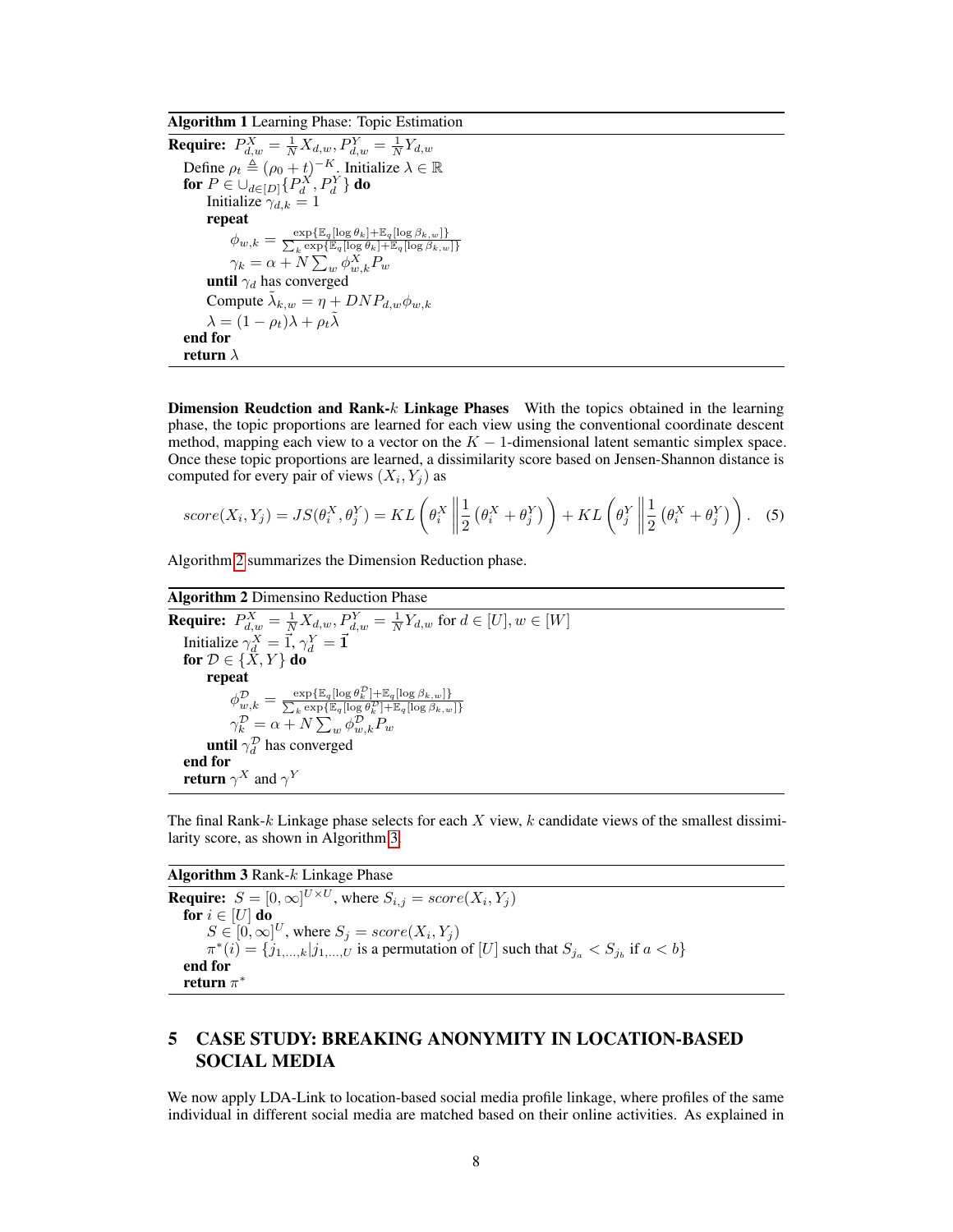the introduction, location-based data sets present critical challenges of sparse common occurrence. The ability to reconcile identities and bridge data across online social platforms of different thematic nature has significant commercial as well as privacy implications [\[38\]](#page-15-15). First the data sets and the baseline algorithms are explained, and the performance of LDA-Link is evaluated.

#### 5.1 DATA SETS

A total of two pairs of datasets were used, both of which contain only the spatio-temporal information of public activities of profiles in two different social media collected during a common time span. Both of these datasets were studied and explained previously in [\[38\]](#page-15-15).

• Foursquare-Twitter (FT): This dataset contains checkins on Foursquare and posts on Twitter, both of which are geo-temporally tagged. Each account activity is therefore a (user id, time, GPS coordinate) tuple. By selecting only the users who has records in both social media accounts, a total of 862 users, 13,177 Foursquare checkins, and 174,618 tweets were obtained. The imbalance of activities in the two social media is a factor of challenge.

While Foursquare checkins are typically associated with a user exposing their current activities, tweets are associated with more general behaviors. In this dataset, only 260 pairs of checkins (less than 0.3%) had exactly matching GPS coordinates, and none of them were made within 10 seconds of each other, suggesting that it is highly unlikely that there is a pair of account activities forwarded by software across both services [\[38\]](#page-15-15).

• Instagram-Twitter (IG): The second dataset is also a collection of (user id, time, GPS) coordinate) from public posts on the photo-sharing site Instagram, and the microblogging service Twitter. This data set was obtained by linking Instagram and Twitter accounts that were associated with the same URL in their user profiles, and downloading the spatiotemporal tags of the tweets made by these Twitter accounts [\[38\]](#page-15-15). The collection includes 1717 unique users, 337,934 Instagram posts, and 447,336 Tweets.

Both pairs of data sets contain the timestamped visits of each user, and while users are communicating an action or a message to the general public, the events(posts) in each data set are collected within different thematic contexts. Split-Document model dictates that each recorded visit occurs with a certain purpose, e.g., shopping, sports, travel, hobbies etc.. LDA-Link attempts to discover such motifs (or "topics") and associate with every view a proportional mixture of these topics to represent its characteristic feature.

Modulating the Sparsity of Common Events with Spatiotemporal Granularity The full GPS coordinates and timestamps of the posts in each of these data sets never coincide precisely, which raises the problem of determining the meaning of "common occurrence." Our solution is to bin time and locations based on spatiotemporal proximity, and declare events belonging to the same bin to have occurred in common. The size of the bin can be controlled to represent different levels of measurement precision, and changing the event space granularity in this manner modulates the discreteness and size of the event space. This allows the study of the robustness of the algorithm under different degrees of sparsity available to the linking agent. In our experiment we bin event locations by truncating the coordinate values after a certain number of digits below decimal and bin event timestamps into a fixed number of bins. We call each of these numbers "spatial" and "temporal" granularity.

#### 5.2 PRIOR ALGORITHMS

Here we summarize three baseline algorithms for identity reconciliation that were inspired by stateof-the-art algorithms in the social computing literature.

Sparsity-Based Scoring: The "Netflix Attack" (NFLX) Based on the algorithm used to deanonymize the Netflix prize dataset in [\[39\]](#page-15-16), [\[38\]](#page-15-15) describes a variation for cross-domain reconciliation, where a score between views  $X_i$  and  $Y_j$  is defined as

$$
S(X_i, Y_j) = \sum_{(l,t) \in X_i \cap Y_j} w_l f_l(X_i, Y_j),
$$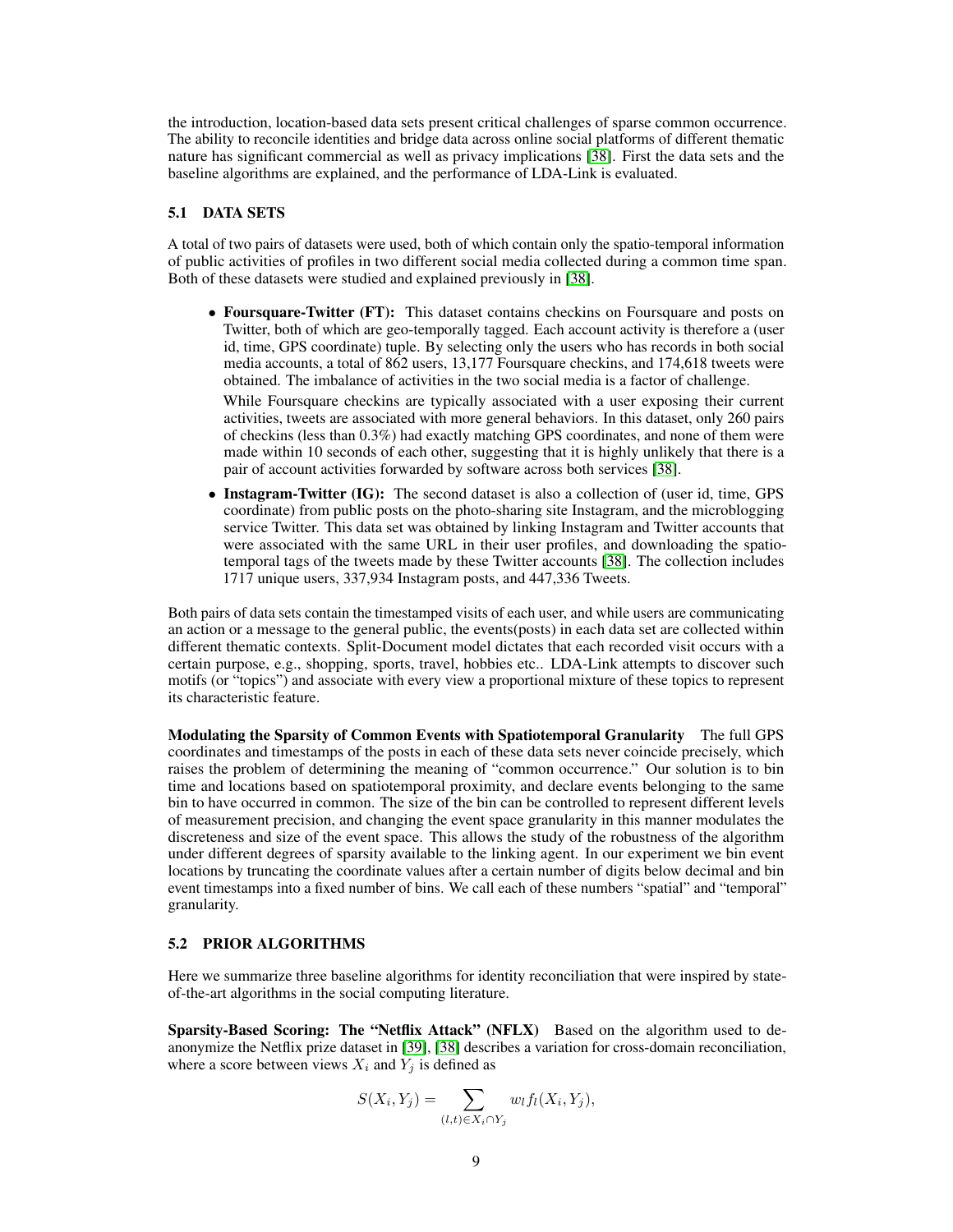where

$$
w_l = \frac{1}{\ln\left(\sum_j Y_j(l)\right)}, \text{ and } f_l(X_i, Y_j) = \exp\left(\frac{X_i(l)}{n_0}\right) + \exp\left(-\frac{1}{X_i(l)} \sum_{t:(l,t)\in X_i} \min_{t':(l,t)\in Y_j} \frac{|t-t'|}{\tau_0}\right),
$$

and  $n_0$ ,  $\tau_0$  are model parameters.

This algorithm relies on the exact timestamps. The algorithm matches an  $X$  view with the  $Y$  view with the smallest score, and leaves it unmatched if the best candidate and the second best differ in scores by no more than a  $\epsilon$  standard deviations. In resemblance to [\[39\]](#page-15-16) this score favors locations that are rarely visited, frequent visits to the same location, and visits that occur close in time, thus exploiting sparsity. [\[38\]](#page-15-15)

Density-Based Scoring: JS-Distance Matching (JS-Dist) In [\[30\]](#page-15-7), authors proved the asymptotic optimality of the JS-Distance between relative frequencies (empirical distributions) of two observation sequences as a measure of disparity.

$$
S(X_i, Y_j) = JS(X_i, Y_j) = KL\left(X_i \middle\| \frac{1}{2} (X_i + Y_j)\right) + KL\left(Y_j \middle\| \frac{1}{2} (X_i + Y_j)\right)
$$

Their algorithm estimates the true matching as the matching that mininimizes the sum of the JS measures. It relies on the density of the data based on the asymptotic convergence of empirical distributions implied by Sanov's Theorem.

Leveraging Both Sparsity and Density: Poisson Process (POIS) [\[38\]](#page-15-15) suggests a simple generative model for mobility records in which the number of visits to each location within a certain time period follows a Poisson distribution whose rate parameters are specific to the location and period of the visit. Based on this model, the following similarity score between two views can be defined for an MAP estimate of the identity linkage structure:

$$
S(X_i, Y_j) = \sum_{l,t} \ln \phi_{l,t}(X_i(l,t), Y_j(l,t)),
$$

where  $l$  and  $t$  are location and time indices and

$$
\phi_{l,t}(x,y) = \frac{e^{-\lambda p_1 p_2} (1-p_1)^y (1-p_2)^x}{(\lambda(1-p_1)(1-p_2))^{\min(x,y)}} \mathbb{E}\left[\frac{(X+\max(x,y))!}{(X+|x-y|)!}\right].
$$

The identity mapping is the mapping that maximizes the expected sum of scores.

#### 5.3 PERFORMANCE ANALYSIS

We now present the empirical performances of LDA-Link. In light of the "Rank-k" matching we described in Section [2.2,](#page-2-0) we measure our performance in terms of the Rank-k recall, which is the proportion of views in the source data set whose co-referent views in the source data set are fully contained in the set of  $k$  best candidates, not allowing ties. We draw our attention to LDA-Link's relative performance as compared to the baseline algorithms, and evaluate its robustness against sparse common occurrence by (1) modulating the granularity of the event space, and (2) testing on a sample of sequences with sparse common events.

**LDA-Link and Domain-Specific Alternatives** Figure [5](#page-10-0) plots the best Rank- $k$  recalls of each algorithm for different values of k. LDA-Link outperforms the domain-specific reconciliation algorithms as the size of the candidate set  $k$  is increased. Although NFLX and POIS perform better for small values of  $k$ , LDA-Link's recall increases more rapidly, exceeding POIS and NFLX respectively at  $k = 10$  (1.16% of the total number of views) and  $k = 19$  (2.20%) for FSQ-TWT, and at  $k = 18 (1.05\%)$  and  $k = 23 (1.34\%)$  for IG-TWT. The early plateu for POIS occurs due to the lack of rules for evaluating the similarity of a pair of views when none of their events belong to the same location or time bins. The plateau is reached more slowly at a higher recall for NFLX because NFLX depends on precise time-difference instead of binning by time and is thus slightly less vulnerable to time granuarity. LDA-Link, on the other hand, computes the similarity of a pair of views on a dimension-reduced space of topic proportions, which removes the dependence on the granularity of the event space. When  $k$  reaches up to 10% of the total number of views, LDA-Link outperforms POIS and NFLX by over 50% and 20% on FSQ-TWT.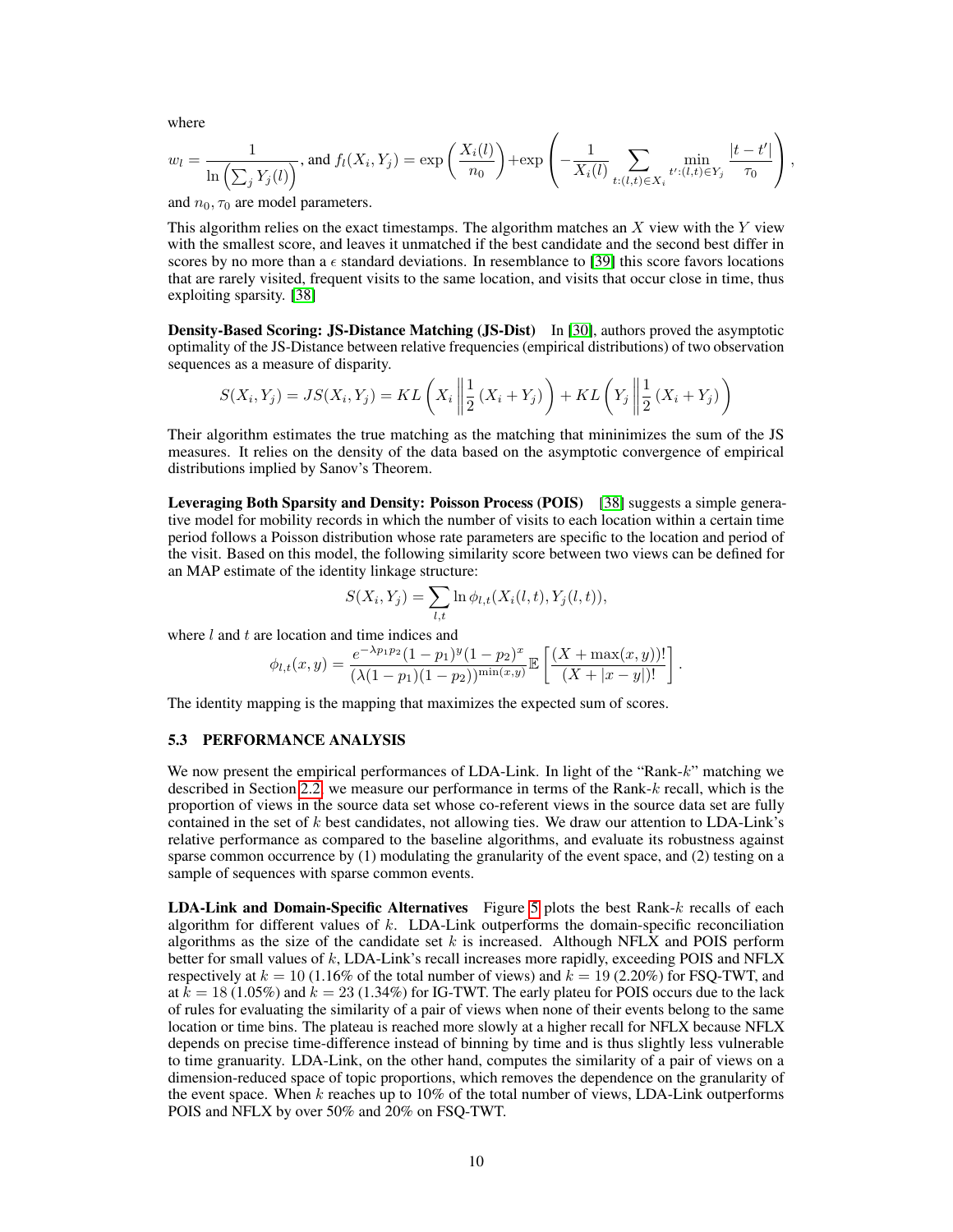

<span id="page-10-0"></span>Figure 5: Best Rank-k Recall Plots on the Two Datasets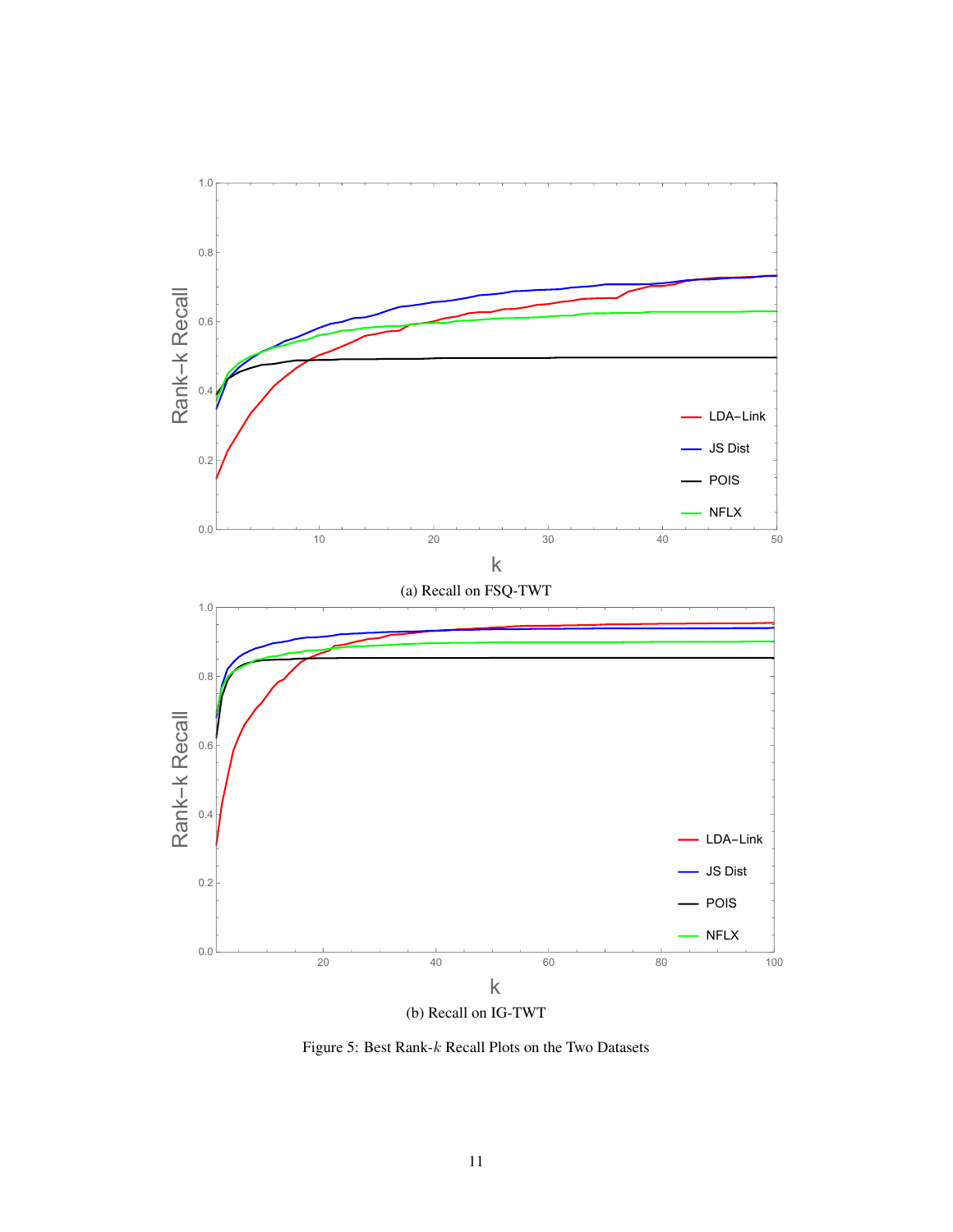<span id="page-11-0"></span>

Figure 6: Rank-k Recall of LDA-Link and JS-Dist for Different Spatiotemporal Granularities

12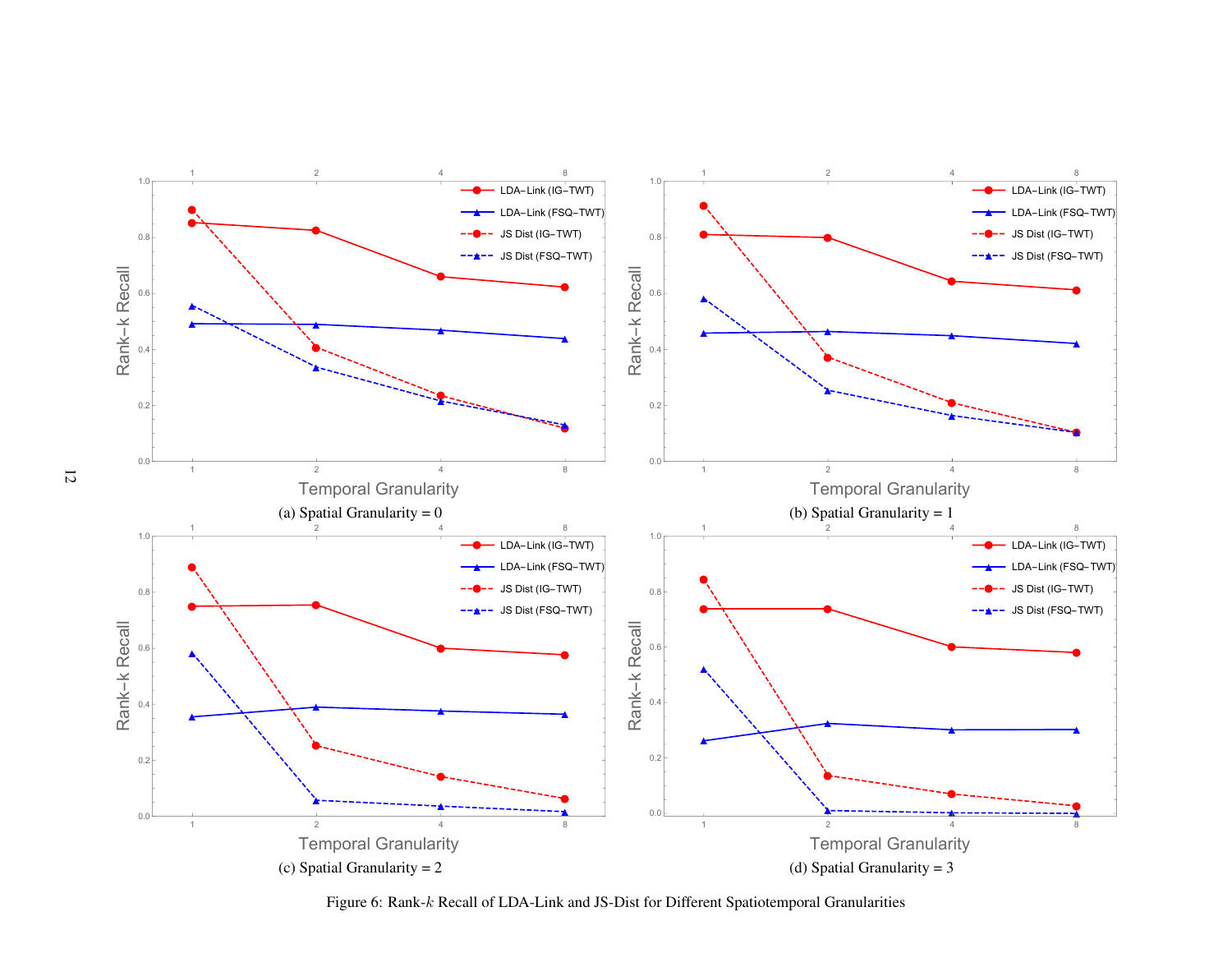

<span id="page-12-0"></span>Figure 7: Rank-k Linkage Recall of Sequence Pairs with Top 10% L1 Distance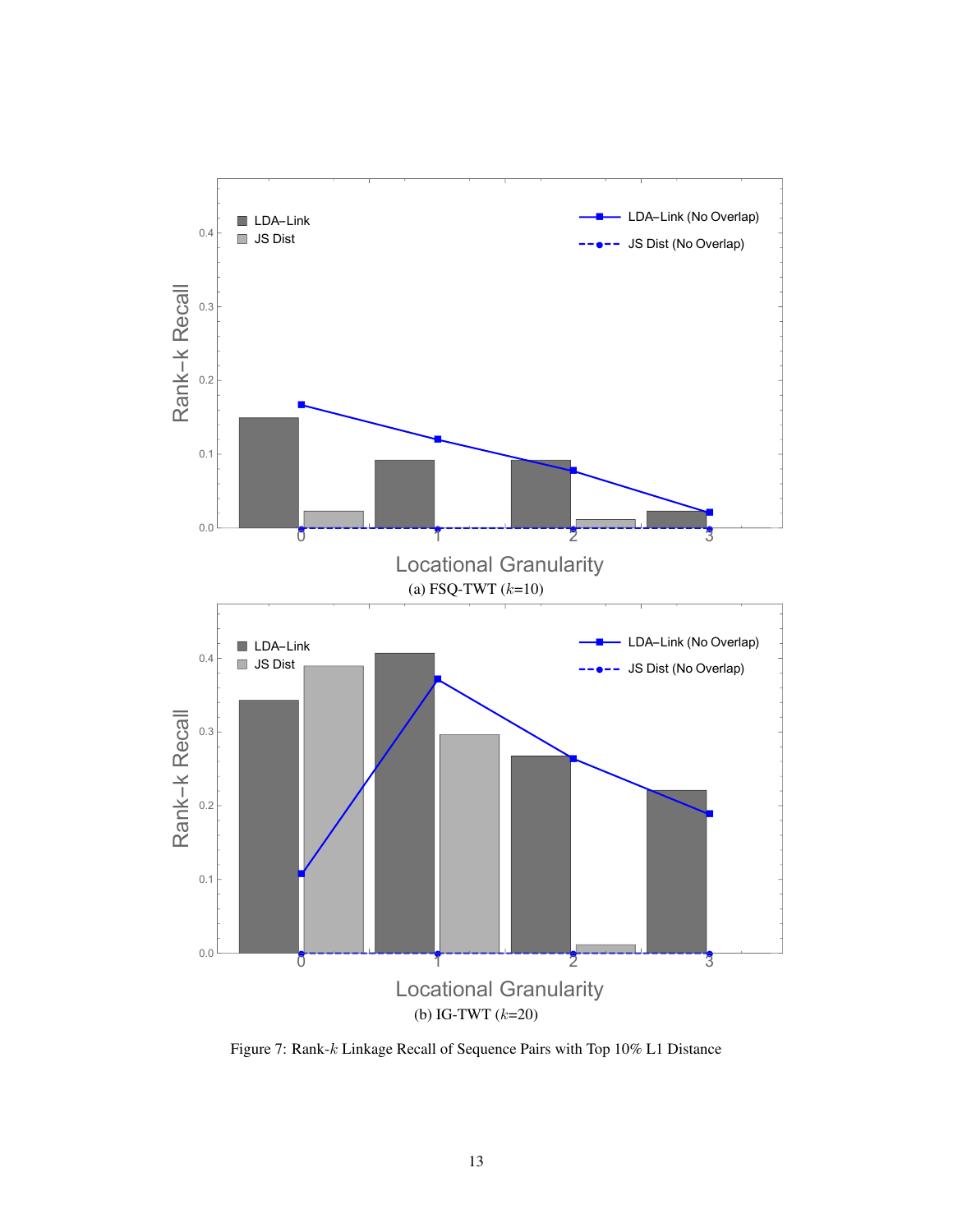Robustness against the Event Space Granularity In Figure [6,](#page-11-0) we tested LDA-Link against different levels of spatiotemporal granularity of the event space. The number of learned topics were fixed to  $K = 500$  and  $K = 600$  for FSO-TWT and IG-TWT respectively. The plot displays the Rank- $k$  matching of LDA-Link and JS-Distance matching (dashed lines) on the two data sets, where k was set to 10 and 20 for FSQ-TWT and IG-TWT respectively for a consistent comparison. Although the rank-k recall for JS-Dist is greater than LDA-Link when temporal granularity is small, the capability of JS-Dist is rapidly compromised for higher spatiotemporal granularity, making a much steeper drop to zero for higher granularities. Meanwhile, LDA-Link maintains a more-or-less stable performance, which proves its robustness against the sparsity of the event space.

Linking Views with Sparse or No Common Events Lastly, we assess LDA-Link's robustness to the second type of data sparsity, which is the actual degree of event overlap for a co-referent pair of sequences. In Figure [7,](#page-12-0) we took 10% of the population whose views have the highest L1 distance, and plotted the best Rank-k recall of LDA-Link and JS-Dist on this sample for different spatial granularities (bar graph). The plot also displays the best Rank- $k$  recall of the two algorithms on the sample of users whose profiles have no common posts at all (No Overlap). Although the overall best performance of JS-Dist is greater than LDA-Link (Figures [5,](#page-10-0) [6\)](#page-11-0), its performance is far eclipsed by LDA-Link on the spase sample and the difference is even more striking for greater input granularity. Most critically, LDA-Link is able to achieve up to 37% Rank-k recall on IG-TWT and 17% recall on FSQ-TWT for users with no common posts at all, while JS-Dist fails to reconcile any. Again, this is the effect of LDA-Link's dimension reduction and semantic comparison.

# <span id="page-13-1"></span>6 CONCLUSION

We defined the problem of sequence linkage, a newly studied problem of identity uncertainty. As a solution to sparsity-robust sequence linkage, we described *Split-Document* and *LDA-Link*. Split-Document is a mixed-membership model for the generation of event sequences across data sets of different domains which uses the concept of motifs that account for the generation of individual events and their collective patterns. Based on this model, LDA-Link can infer the correct identity linkage structure across data sets through a semantic comparison of each sequence pair. By conducting an empirical validation in linking profiles across different location-based social media, we tested LDA-Link's robustness against factors of common event sparsity by modulating the granuarlity of the event space and testing against a selective sample of co-referent views with rare common occurrence. We proved that LDA-Link is able to significantly outperform the current state-of-the-art solution to sequence linkage when linking social media profiles that have no commonly occurring posts at all.

Split-Document can be extended to accommodate more than two data sets, each potentially having different views with duplicate identities. Extra layers of stochasticity can also be embedded into the original Split-Document model to construct more complex models. For example, one can inject an "observation" layer into the original model to take into consideration different rules of observation emission, which may include the probability of observation or different distortion processes (e.g. "hit-miss" distortion). Continuous or non-categorical variants for Gaussian or Poisson events is also a potential future direction of study. The incorporation of a Poisson model should especially be suitable for discretizing continuous time events. Another area of development is the incorporation of Bayesian non-parametric clustering models such as Dirichlet Process and Chinese Restaurant Processes as a "clustering" layer to model multiple duplicate identities of different views.

## Acknowledgement

The author gratefully acknowledges Professor Augustin Chaintreau and Professor David Blei for their valuable comments and feedback.

## References

<span id="page-13-0"></span>[1] Steve Lawrence, C Lee Giles, and Kurt D Bollacker. Autonomous citation matching. In *Proceedings of the third annual conference on Autonomous Agents*, pages 392–393. ACM, 1999.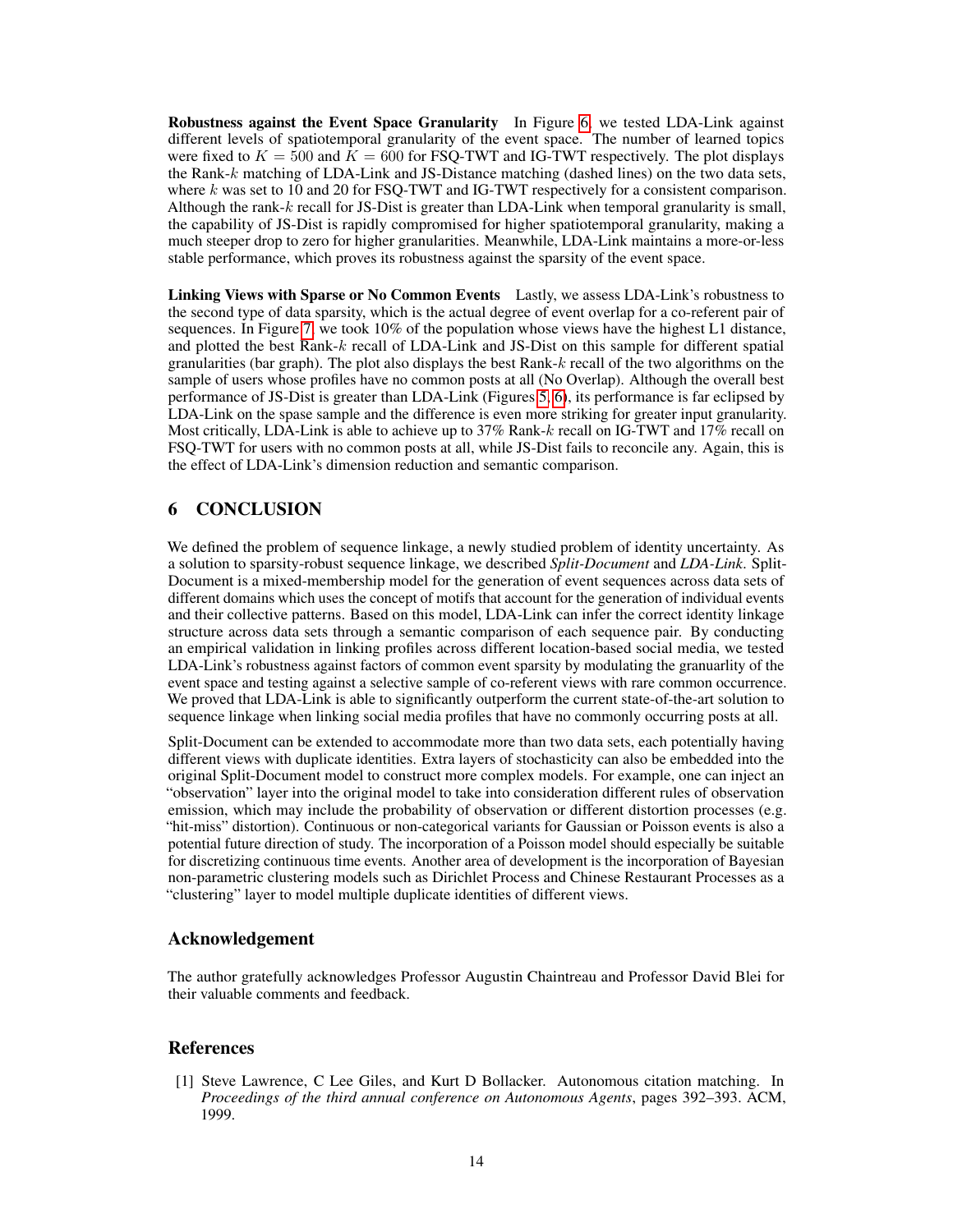- <span id="page-14-0"></span>[2] Andrew McCallum, Kamal Nigam, and Lyle H Ungar. Efficient clustering of high-dimensional data sets with application to reference matching. In *Proceedings of the sixth ACM SIGKDD international conference on Knowledge discovery and data mining*, pages 169–178. ACM, 2000.
- <span id="page-14-1"></span>[3] Andrew McCallum and Ben Wellner. Conditional models of identity uncertainty with application to noun coreference. In *NIPS*, pages 905–912, 2004.
- <span id="page-14-2"></span>[4] Hanna Pasula, Bhaskara Marthi, Brian Milch, Stuart Russell, and Ilya Shpitser. Identity uncertainty and citation matching. *Advances in neural information processing systems*, pages 1425–1432, 2003.
- <span id="page-14-3"></span>[5] Mauricio Sadinle et al. Detecting duplicates in a homicide registry using a bayesian partitioning approach. *The Annals of Applied Statistics*, 8(4):2404–2434, 2014.
- <span id="page-14-4"></span>[6] Mauricio Sadinle and Stephen E Fienberg. A generalized fellegi–sunter framework for multiple record linkage with application to homicide record systems. *Journal of the American Statistical Association*, 108(502):385–397, 2013.
- <span id="page-14-5"></span>[7] Matthew A Jaro. Advances in record-linkage methodology as applied to matching the 1985 census of tampa, florida. *Journal of the American Statistical Association*, 84(406):414–420, 1989.
- <span id="page-14-6"></span>[8] Shouling Ji, Weiqing Li, Mudhakar Srivatsa, Jing Selena He, and Raheem Beyah. Structure based data de-anonymization of social networks and mobility traces. In *International Conference on Information Security*, pages 237–254. Springer, 2014.
- <span id="page-14-7"></span>[9] Ehsan Kazemi, S Hamed Hassani, and Matthias Grossglauser. Growing a graph matching from a handful of seeds. *Proceedings of the VLDB Endowment*, 8(10):1010–1021, 2015.
- <span id="page-14-8"></span>[10] Arvind Narayanan and Vitaly Shmatikov. De-anonymizing social networks. In *Security and Privacy, 2009 30th IEEE Symposium on*, pages 173–187. IEEE, 2009.
- <span id="page-14-9"></span>[11] Peter Christen, Tim Churches, et al. *Febrl-freely extensible biomedical record linkage*. Australian national University, Department of Computer Science, 2002.
- <span id="page-14-10"></span>[12] Indrajit Bhattacharya and Lise Getoor. Collective entity resolution in relational data. *ACM Transactions on Knowledge Discovery from Data (TKDD)*, 1(1):5, 2007.
- <span id="page-14-11"></span>[13] Ivan P Fellegi and Alan B Sunter. A theory for record linkage. *Journal of the American Statistical Association*, 64(328):1183–1210, 1969.
- <span id="page-14-12"></span>[14] William E Winkler. Frequency-based matching in fellegi-sunter model of record linkage. *Bureau of the Census Statistical Research Division*, 14, 2000.
- <span id="page-14-13"></span>[15] William E Winkler. Improved decision rules in the fellegi-sunter model of record linkage. In *in American Statistical Association Proceedings of Survey Research Methods Section*. Citeseer, 1993.
- <span id="page-14-14"></span>[16] Yves Thibaudeau. The discrimination power of dependency structures in record linkage. In *Survey Methodology*. Citeseer, 1993.
- <span id="page-14-15"></span>[17] Xiao-Li Meng and Donald B Rubin. Maximum likelihood estimation via the ecm algorithm: A general framework. *Biometrika*, 80(2):267–278, 1993.
- <span id="page-14-16"></span>[18] Michael D Larsen and Donald B Rubin. Iterative automated record linkage using mixture models. *Journal of the American Statistical Association*, 96(453):32–41, 2001.
- <span id="page-14-17"></span>[19] William E Winkler. Using the em algorithm for weight computation in the fellegi-sunter model of record linkage. In *Proceedings of the Section on Survey Research Methods, American Statistical Association*, volume 667, page 671, 1988.
- <span id="page-14-18"></span>[20] Marco Fortini, Brunero Liseo, Alessandra Nuccitelli, and Mauro Scanu. On bayesian record linkage. *Research in Official Statistics*, 4(1):185–198, 2001.
- <span id="page-14-19"></span>[21] Rebecca C Steorts et al. Entity resolution with empirically motivated priors. *Bayesian Analysis*, 10(4):849–875, 2015.
- <span id="page-14-20"></span>[22] Brunero Liseo and Andrea Tancredi. Some advances on bayesian record linkage and inference for linked data. [http://www.ine.es/e/essnetdi\\_ws2011/ppts/Liseo\\_Tancredi.pdf](http://www.ine.es/e/essnetdi_ws2011/ppts/Liseo_Tancredi.pdf), 2013.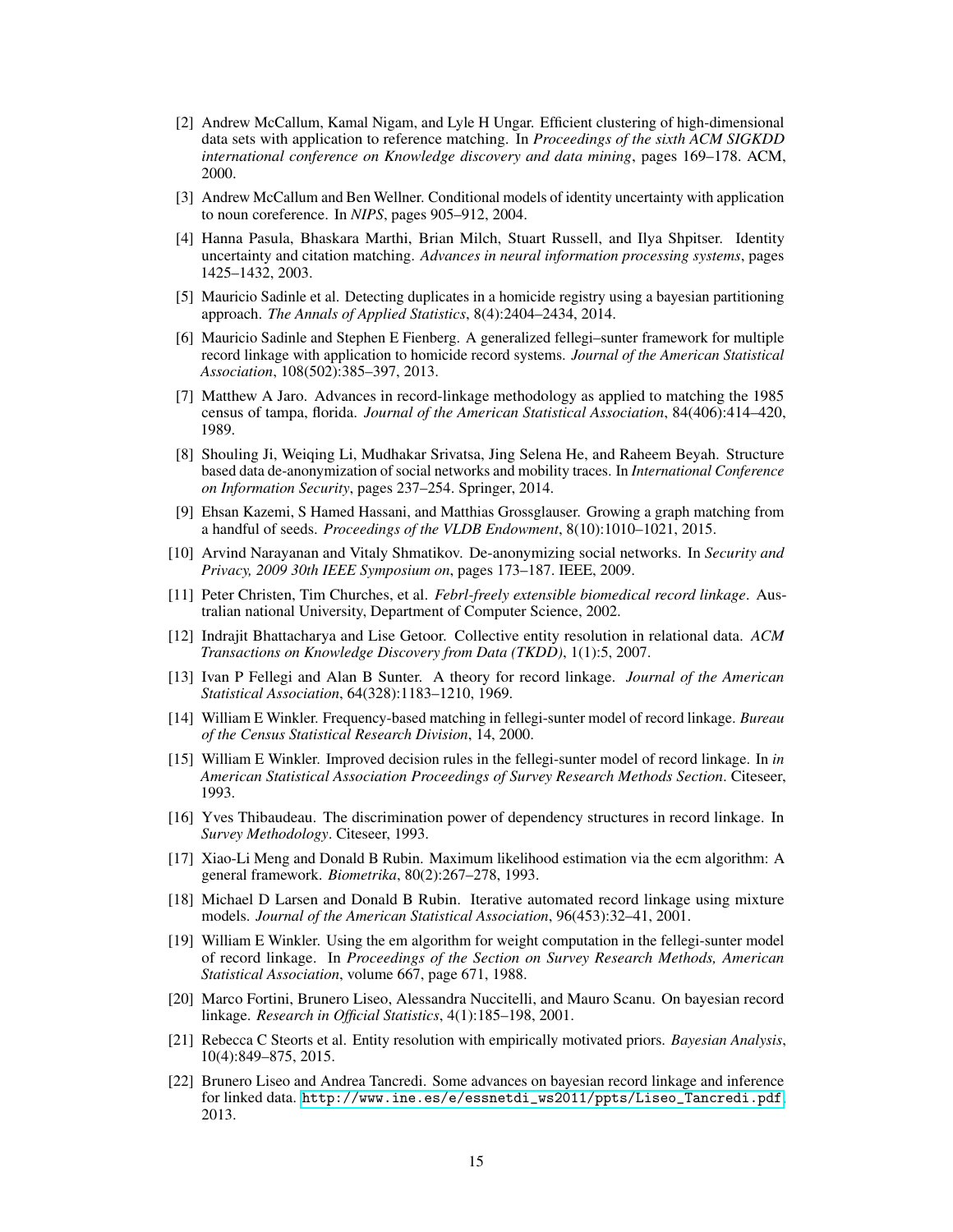- <span id="page-15-0"></span>[23] Andrea Tancredi, Brunero Liseo, et al. A hierarchical bayesian approach to record linkage and population size problems. *The Annals of Applied Statistics*, 5(2B):1553–1585, 2011.
- <span id="page-15-1"></span>[24] Rebecca C Steorts, Rob Hall, and Stephen E Fienberg. Smered: A bayesian approach to graphical record linkage and de-duplication. In *AISTATS*, pages 922–930, 2014.
- <span id="page-15-2"></span>[25] Rebecca C Steorts, Rob Hall, and Stephen E Fienberg. A bayesian approach to graphical record linkage and deduplication. *Journal of the American Statistical Association*, 111(516):1660– 1672, 2016.
- <span id="page-15-3"></span>[26] Brunero Liseo and Andrea Tancredi. Bayesian estimation of population size via linkage of multivariate normal data sets. *Journal of Official Statistics*, 27(3):491–505, 2011.
- <span id="page-15-4"></span>[27] Indrajit Bhattacharya and Lise Getoor. A latent dirichlet model for unsupervised entity resolution. In *Proceedings of the 2006 SIAM International Conference on Data Mining*, pages 47–58. SIAM, 2006.
- <span id="page-15-5"></span>[28] Andrew M Dai and Amos J Storkey. The grouped author-topic model for unsupervised entity resolution. In *International Conference on Artificial Neural Networks*, pages 241–249. Springer, 2011.
- <span id="page-15-6"></span>[29] Arto Klami. Bayesian object matching. *Machine learning*, 92(2-3):225–250, 2013.
- <span id="page-15-7"></span>[30] Jayakrishnan Unnikrishnan. Asymptotically optimal matching of multiple sequences to source distributions and training sequences. *IEEE Transactions on Information Theory*, 61(1):452–468, 2015.
- <span id="page-15-8"></span>[31] David M Blei, Andrew Y Ng, and Michael I Jordan. Latent dirichlet allocation. *Journal of machine Learning research*, 3(Jan):993–1022, 2003.
- <span id="page-15-9"></span>[32] Matthew D Hoffman, David M Blei, Chong Wang, and John William Paisley. Stochastic variational inference. *Journal of Machine Learning Research*, 14(1):1303–1347, 2013.
- <span id="page-15-10"></span>[33] Martin J Wainwright and Michael I Jordan. Graphical models, exponential families, and variational inference. *Foundations and Trends* <sup>R</sup> *in Machine Learning*, 1(1-2):1–305, 2008.
- <span id="page-15-11"></span>[34] Matthew Hoffman, Francis R Bach, and David M Blei. Online learning for latent dirichlet allocation. In *advances in neural information processing systems*, pages 856–864, 2010.
- <span id="page-15-12"></span>[35] Léon Bottou. Stochastic learning. In *Advanced lectures on machine learning*, pages 146–168. Springer, 2004.
- <span id="page-15-13"></span>[36] Léon Bottou. Online learning and stochastic approximations. *On-line learning in neural networks*, 17(9):142, 1998.
- <span id="page-15-14"></span>[37] Shun-Ichi Amari. Natural gradient works efficiently in learning. *Neural computation*, 10(2):251– 276, 1998.
- <span id="page-15-15"></span>[38] Christopher Riederer, Yunsung Kim, Augustin Chaintreau, Nitish Korula, and Silvio Lattanzi. Linking users across domains with location data: Theory and validation. In *Proceedings of the 25th International Conference on World Wide Web*, pages 707–719. International World Wide Web Conferences Steering Committee, 2016.
- <span id="page-15-16"></span>[39] Arvind Narayanan and Vitaly Shmatikov. Robust de-anonymization of large sparse datasets. In *2008 IEEE Symposium on Security and Privacy (sp 2008)*, pages 111–125. IEEE, 2008.
- <span id="page-15-17"></span>[40] Pranjal Awasthi and Andrej Risteski. On some provably correct cases of variational inference for topic models. In *Advances in Neural Information Processing Systems*, pages 2098–2106, 2015.
- <span id="page-15-18"></span>[41] Feng Qi and Bai-Ni Guo. An inequality involving the gamma and digamma functions. *Journal of Applied Analysis*, 22(1):49–54, 2016.
- <span id="page-15-19"></span>[42] Thomas M Cover and Joy A Thomas. *Elements of information theory*. John Wiley & Sons, 2012.
- <span id="page-15-20"></span>[43] Jianhua Lin. Divergence measures based on the shannon entropy. *IEEE Transactions on Information theory*, 37(1):145–151, 1991.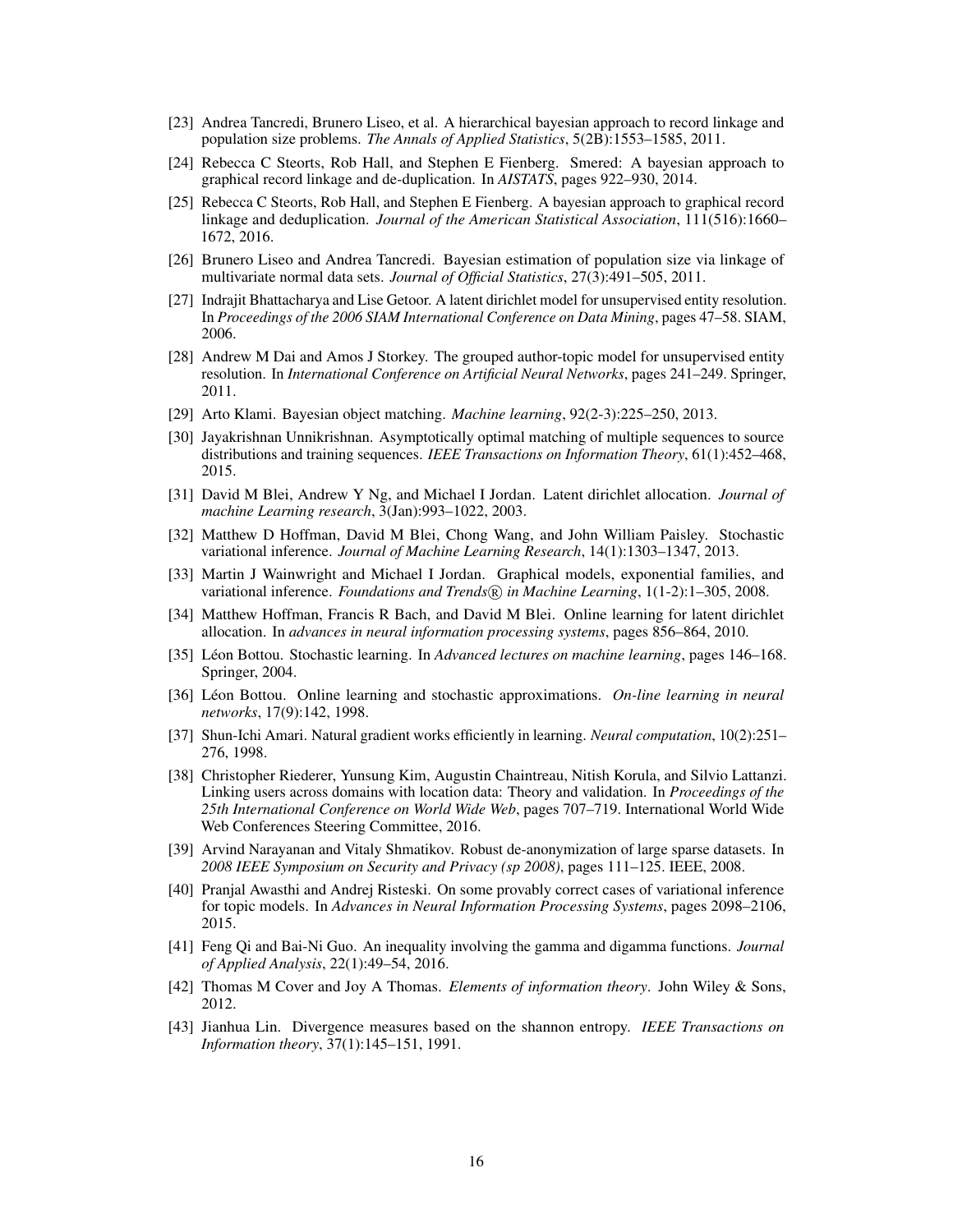# APPENDIX: CONVERGENCE STUDY

In the appendix, we investigate the theoretical effectiveness of each step of the LDA-Link algorithm. Appendix [A](#page-16-0) studies the effectiveness of the topic learning phase. Appendix [B](#page-18-0) investigates the proximity of the co-referent views in the semantic simplex space. Appendix [C](#page-20-0) studies the optimality of the k-rank linkage algorithm. Appendix [D](#page-21-0) provides the proofs to the propositions and theorems in the appendix.

# <span id="page-16-0"></span>A LEARNING PHASE: Learning Topics With and Without Omniscient Knowledge

The learning step in LDA-Link is equivalent to performing online variational for LDA with each view in separate domains as a single input document. In this section we lay out the steps required for proving the high-probability asymptotic proximity of the topics learned by LDA-Link to the topics learned through online LDA when every co-referent pair of views is reconciled and combined into a single document.

#### A.1 SKL Divergence between the Learned Topics

The topic-learning step is a stochastic variational inference step that optimizes the per-document ELBO  $\mathcal{L}'$  given in Equation [3.](#page-6-1) We start with the simple and slightly less realistic case that  $X_d$  and  $Y_{\pi(d)}$  are fetched together at each  $\lambda$  iteration.  $\lambda$  moves in the direction of the natural gradient of  $l'_i$ , which is given by

$$
\hat{\nabla}_{\lambda} l'_{d} = \hat{\nabla}_{\lambda} \left( \sum_{w} X_{d,w} \sum_{k} \phi_{d,w,k}^{X} (\lambda) \mathbb{E}_{\lambda} [\log \beta_{k,w}] \right) \n+ \hat{\nabla}_{\lambda} \left( \sum_{w} Y_{\pi(d),w} \sum_{k} \phi_{\pi(d),w,k}^{Y} (\lambda) \mathbb{E}_{\lambda} [\log \beta_{k,w}] \right) + \frac{1}{D} f(\lambda), \quad (6)
$$

where  $\phi_d^X(\lambda)$  and  $\phi_{\pi(d)}^Y(\lambda)$  are the local optimum of the variational parameters  $\phi_d^X$  and  $\phi_{\pi(d)}^Y$ . See Appendix [D.1](#page-21-1) for its full derivation. LDA-Link's topic-learning algorithm applies the update formula

<span id="page-16-4"></span><span id="page-16-1"></span>
$$
\lambda^{\prime (t+1)} = \lambda^{\prime (t)} + \rho_t \hat{\nabla}_{\lambda} l_d^{\prime} (\lambda^{\prime (t)}) \tag{7}
$$

to obtain the topic estimate  $\lambda'$ .

The gradient of the per-document ELBO of the Split-Document model is given by [\[34\]](#page-15-11)

$$
\hat{\nabla}_{\lambda} l_d = \hat{\nabla}_{\lambda} \left( \sum_{w} (X_{d,w} + Y_{\pi(d),w}) \sum_{k} \phi_{d,w,k}(\lambda) \mathbb{E}_{\lambda} [\log \beta_{k,w}] \right) + \frac{1}{D} f(\lambda).
$$

The optimal update formula for the Split-Document model would thus be

<span id="page-16-2"></span>
$$
\lambda^{(t+1)} = \lambda^{(t)} + \rho_t \hat{\nabla}_{\lambda} l_d(\lambda^{(t)}).
$$
\n(8)

We state the following claim that, with high probability, the SKL distance between the convergent values of the topics learned through LDA-Link (using Equation [7\)](#page-16-1) and the topics learned through the optimal update formula for the Split-Document model (using Equation [8\)](#page-16-2) is bounded with high probability.

<span id="page-16-3"></span>Claim 1.

$$
P\left(\lim_{t\to\infty} D_{KL}(\lambda^{(t)},\lambda'^{(t)}) < \Delta_n\right) = 1 - \epsilon_n,
$$

*where*  $\Delta_n$  *depends on the number n of records in the view and*  $\lim_{n\to\infty} \epsilon_n = 0$ 

*A Potential Validation Approach.* The idea is to (1) find high-probability bound on the co-referent views in the latent semantic space, (2) bound the distance between the two gradients when the co-referent views are nearby in the latent space, and then (3) to prove that the distance between the gradient descent estimates are convergent.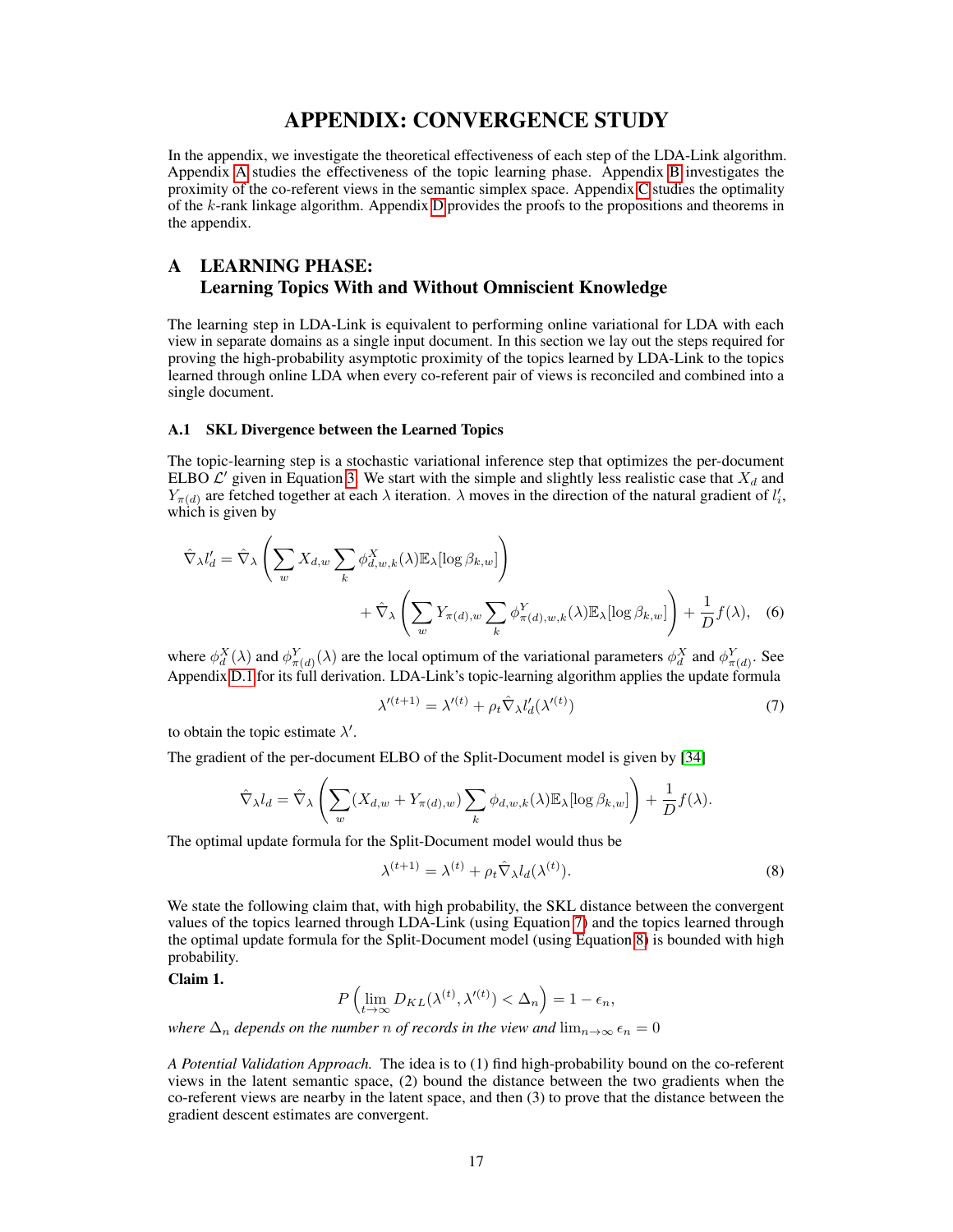1. Prove that there is a function  $\delta$  that measures the dissimilarity of the two views in the latent semantic space, and that there is a high probability bound on a pair of co-referent views  $X_d$ and  $Y_{\pi(d)}$  having latent dissimilarity  $\delta$  below a certain threshold that depends on the number n of words in each view. That is, define a suitable choice of a dissimlarity measure  $\delta$  for which there is a moderate of choice of  $\epsilon_n$  and  $\delta_n$  that both depend on n and satisfies

$$
P\left(\delta\left(X_d, Y_{\pi(d)}\right) < \delta_n\right) = 1 - \epsilon_n.
$$

2. Prove the following for the topic update procedure for  $\lambda'$  and  $\lambda$  (Equations [7](#page-16-1) and [8\)](#page-16-2): Given a pair of co-referent views that are close to each other in the latent space, when the SKL distance between the t-th iteration of  $\lambda$  and  $\lambda'$  are within a certain threshold, then the gradients also lie close to each other for the  $(t + 1)$ -th iteration. That is, find a suitable choice of  $\delta_{\nabla}(\cdot)$  for measuring the difference between two gradients, for which if  $\delta\left(X_d, Y_{\pi(d)}\right) < \delta_n$  and  $D_{KL}\left(\lambda^{(t)}, \lambda'^{(t)}\right) < \Delta_n^{(t)}$  for some  $\Delta_n^{(t)}$ , then

$$
\delta_{\nabla} \left(\hat{\nabla}_{\lambda} l_d(\lambda^{(t)}), \hat{\nabla}_{\lambda} l_d(\lambda^{\prime (t)}) \right) < \delta_n'
$$

for a moderate bound  $\delta'_n$  that depends on n.

3. Prove that when the difference between gradients is small, the next step topic estimate is also bounded in a convergent manner. That is, if  $D_{KL}(\lambda^{(t)}, \lambda'^{(t)}) < \Delta_n^{(t)}$  and  $\delta_\nabla\left(\hat{\nabla}_\lambda l_d(\lambda^{(t)}),\hat{\nabla}_\lambda l_d(\lambda^{\prime(t)})\right)<\delta_n'$ , then  $D_{KL}\left(\lambda^{(t+1)},\lambda'^{(t+1)}\right)=D_{KL}\left(\lambda^{(t)}+\rho_t\hat{\nabla}_\lambda l_d(\lambda^{(t)}),\lambda'^{(t)}+\rho_t\hat{\nabla}_\lambda l'_d(\lambda^{(t)})\right)<\Delta_n^{(t+1)},$ where  $\Delta_n^{(t+1)} = \epsilon(\Delta_n^{(t+1)}, \rho_t, \delta_n')$ 

depends on the previous bound  $\Delta_n^{(t)}$ , the learning rate  $\rho_t$ , and the difference between gradients  $\delta'_n$  in such a way that

$$
\lim_{t \to \infty} \Delta_n^{(t)} = \Delta_n < \infty
$$

This will prove Claim [1.](#page-16-3)

#### A.2 Distance between Posterior Distributions

The argument in the earlier paragraph provides a bound for the symmetrized KL divergence between the optimal topic estimates of the omniscient Split-Document model and its practical surrogate that considers the information geometry of the mean-field Dirichlet posterior approximation for the topic parameter  $\lambda$  - namely the Independent-View model. Symmetrized KL divergence measures the distance between two topic parameters as the Jeffrey's divergence between the Dirichlet distributions that they parameterize. For the purpose of topic estimation, however, the distance of interest is not the distance between the posterior approximations, but rather the distance between the MAP estimates.

This core of thie section is Theorem [1,](#page-18-1) which provides a bound on the JS distance between the MAP estimates of the two Dirichlet distributions in terms of their symmetrized KL divergence. This theorem is useful when, given only the symmetrized KL distance between two posterior Dirichlet distributions, it is desirable to find the bound on the JS distance between their MAP estimates (modes).

<span id="page-17-0"></span>**Theorem 1.** Let  $\mu$  and  $\mu'$  each be the modes of  $Dir(\eta)$  and  $Dir(\eta')$ . Let  $C_{\eta} = \sum_{w} \eta_w - W$ ,  $C_{\eta'} = \sum_{w} \eta'_{w} - W$ , and assume  $C_{\eta} < C_{\eta'}$ . If  $\eta_{w}, \eta'_{w} > 1$  for all  $w \in W$ , then

$$
JS(\mu, \mu') < \frac{1}{4C_{\eta}} D_{KL}(\eta, \eta') + \epsilon,
$$

where  $\epsilon \in O\left(\frac{C_{\eta'}}{C_{\eta}^2} + \frac{C_{\eta} - C_{\eta'}}{C_{\eta}}\right)$  $\frac{C - C_{\eta'}}{C_{\eta}}$   $\ln\left(\frac{C_{\eta}}{C'_{\eta}}\right)$  vanishes when  $\frac{C_{\eta}}{C_{\eta'}} \to 1$  and  $C_{\eta}, C_{\eta'} \to \infty$ .

*Proof.* See Appendix [D.2.](#page-22-0)

 $\Box$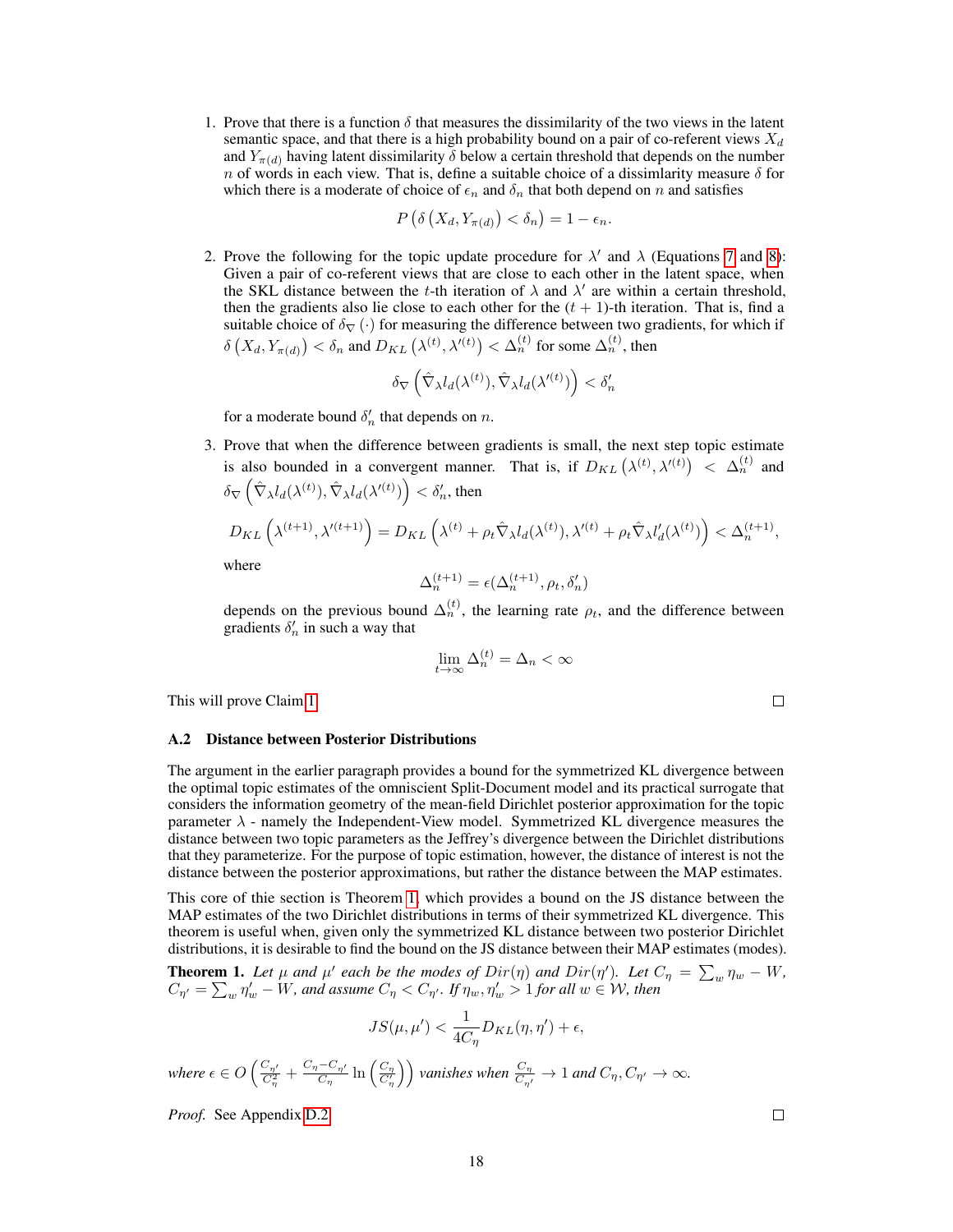Using this theorem we can easily derive the following corollary, which proves that the modes of the two surrogate posterior Dirichlet distributions that are close in terms of the SKL distance are also close in JS distance.

<span id="page-18-1"></span>**Corollary 1.** *Given* 2K *Dirichlet distributions, each parameterized by*  $\eta_{1,...,K}$  *and*  $\eta_{1,...,K}$  *with all parameters greater than 1, we have*

$$
\sum_{k} JS(\mu_k, \mu'_k) < \frac{1}{4C} D_{KL}(\eta, \eta') + \sum_{k} \epsilon_k,
$$

*where*  $C = \min_{k \in [K]} \min \{ \sum_w \eta_{k,w} - W, \sum_w \eta'_{kw} - W \}$  and  $\epsilon_k = O \left( \frac{C_k - C'_k}{C_k} \ln \frac{C_k}{C'_k} + \frac{C'_k}{C_k^2} \right)$  for  $C'_{k} = \max\left(\sum_{w} \eta_{k,w} - W, \sum_{w} \eta'_{k,w} - W\right)$  and  $C_{k} = \min\left(\sum_{w} \eta_{k,w} - W, \sum_{w} \eta'_{k,w} - W\right)$ 

# <span id="page-18-0"></span>B DIMENSIONALITY REDUCTION: Proximity of the Co-Referent Views in the Semantic Space

Once the topics are learned, LDA-Link computes the optimal topic proportions for each view through a stochastic variational Bayesian approach (Appendix [A\)](#page-16-0). In this section, we attempt to prove that the topic proportions of the coreferent views that are learned through the EM step in the LDA-Link algorithm are likely to be close in the simplex space with high probability.

To achieve this we first revisit a reasonable simplification of the VB updates suggested in [\[40\]](#page-15-17) that will simplify our analysis. Since  $\mathbb{E}_q[\log \theta_k] = \exp{\psi(\gamma_k)}$  and  $\mathbb{E}_q[\log \beta_{k,w}] = \exp{\psi(\lambda_{k,w})}$ , the iterative updates for a particular view in Algorithm [2](#page-7-2) can be rewritten as

$$
\begin{cases} \phi_{w,k} = \frac{\exp\{\psi(\gamma_k) + \psi(\lambda_{k,w})\}}{\sum_k \exp\{\psi(\gamma_k) + \psi(\lambda_{k,w})\}} \\ \gamma_k = \alpha + N \sum_w \phi_{w,k} P_w \end{cases}
$$

where we have omitted the entity index  $d$  for simplicity.

<span id="page-18-2"></span>Since  $x \cdot e^{-\frac{1}{2x} - \frac{1}{12x^2}} < e^{\psi(x)} < x \cdot e^{-\frac{1}{2x}}$  [\[41\]](#page-15-18), we have  $\lim_{x \to \infty} e^{\psi(x)} = x$ . Considering this in relation to the  $\gamma$  update in Algorithm [2,](#page-7-2) in large document limits where  $N \to \infty$  the update equation becomes

$$
\theta_k^{t+1} = \sum_w P_{dw} \phi_{wk}^t, \text{ and } \phi_{wk}^t = \frac{\theta_k^t \hat{\beta}_{kw}}{\sum_k \theta_k^t \hat{\beta}_{kw}},
$$
\n(10)

<span id="page-18-3"></span>,

where  $\theta_k = \frac{\gamma_k}{\sum_{k} \gamma_k}$  $\frac{\gamma_k}{\gamma_k}$  and  $\hat{\beta}_{kw} = \frac{\exp\{\psi(\lambda_{kw})\}}{\sum_{w} \exp\{\psi(\lambda_{kw})\}}$ . A detailed study of this simplification and its correctness and convergence properties is presented in [\[40\]](#page-15-17). We will use this approximation for the rest of this section.

The iterative procedure in Equation [10](#page-18-2) converges at a point  $\theta$  and  $\beta$  for which

$$
\theta_k = \sum_{w} P_w \phi_{wk}, \text{ and } \phi_{wk} = \frac{\theta_k \hat{\beta}_{kw}}{\sum_{k} \theta_k \hat{\beta}_{kw}}.
$$
\n(11)

This relation implicitly defines a set  $\Theta(P)$  of topic proportions  $\theta$ 's at which the iteration converges for some initial parameters when the empirical distribution (relative frequencies) of words is  $P$ . The set  $\Theta(P)$  includes, but is not limited to, the global optimum of the ELBO.

We need to compute the change in  $\theta$ 's in  $\Theta(P)$  cuased by the difference in the relative frequencies P. From a slight variation of Sanov's theorem[\[30\]](#page-15-7) we get:

$$
\lim_{N \to \infty} -\frac{1}{N} \log P\left(JS(P, Q) \ge \lambda\right) \ge \lambda,\tag{12}
$$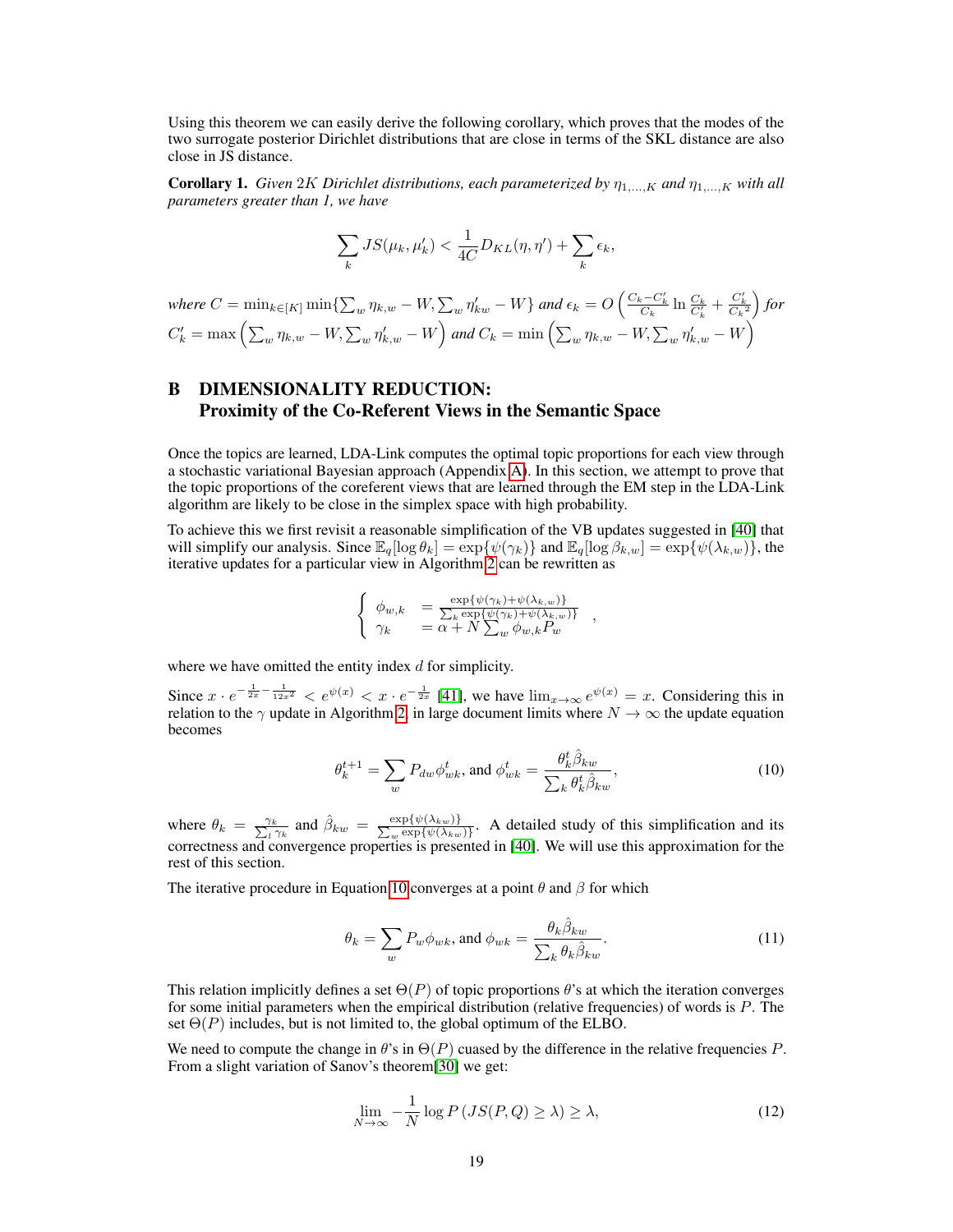for the relative frequencies  $P$  and  $Q$  of the views generated from the same distribution, so the two views are close in the simplex space with high probability. Since  $\frac{1}{2}|P - Q|_1^2 \leq KL(P||Q)$  [\[42\]](#page-15-19),

$$
|P - Q| = \sqrt{2|P - \frac{1}{2}(P + Q)|^{2} + 2|Q - \frac{1}{2}(P + Q)|^{2}}
$$
  
\n
$$
\leq \sqrt{KL\left(P, \frac{1}{2}(P + Q)\right) + KL\left(Q, \frac{1}{2}(P + Q)\right)}
$$
  
\n
$$
= \sqrt{2JS(P, Q)},
$$
\n(13)

so that if the two relative frquencies are close in the simplex space, they are also close in Euclidean space as well. This allows us to describe differential change in relative frequencies in terms of Euclidean gradients.

Consider a specific choice of  $\theta_0 \in \Theta(P_0)$  for a particular empirical distribution  $P_0$ . We can make the following Taylor approximation to  $\hat{\theta}_0 \in \Theta(P_0 + \Delta P)$  when  $P_0 + \Delta P$  is within a small neighborhood of  $P_0$ :

$$
\Delta\theta = \hat{\theta}_0 - \theta_0 \approx (\nabla\theta|_{(\theta_0, P_0)})^T \Delta P + \frac{1}{2} \Delta P^T (\nabla^2 \theta|_{(\theta_0, P_0)}) \Delta P, \tag{14}
$$

where the gradient and the Hessian are computed at  $(\theta, P) = (\theta_0, P_0)$ .

To compute the gradient and Hessian, we must resort to implicit differentiation.

Frist and Second Order Necessary Conditions at Convergence Combining the two equations in Equation [10](#page-18-2) under the limit  $t \to \infty$ , we obtain the following necessary conditions for the point of convergence  $\theta \triangleq \lim_{t \to \infty} \theta^t$  after some rearrangement:

<span id="page-19-0"></span>
$$
\theta_k \left( 1 - \sum_{w} \frac{P_w \hat{\beta}_{kw}}{\sum_{k} \theta_k \hat{\beta}_{kw}} \right) = 0, \forall k \in [K]. \tag{15}
$$

Taking partial derivatives with respect to  $P_v$  and setting  $\eta_{kw} = \frac{\hat{\beta}_{kw}}{\sum_k \theta_k \hat{\beta}_{kw}}$ , we obtain the following first order condition:

**Proposition 1.** When  $\theta: K \to [0, 1]$  and  $P: W \to [0, 1]$  are probability distributions that satisfy *Equation [15,](#page-19-0)*

<span id="page-19-1"></span>
$$
(\nabla_v \theta_k) \left( 1 - \sum_w P_w \eta_{kw} \right) + \theta_k \left( -\eta_{kv} + \sum_l (\nabla_v \theta_l) \left( \sum_w P_w \eta_{lw} \eta_{kw} \right) \right) = 0, \qquad (16)
$$

*where*  $\nabla_v(\cdot) \triangleq \frac{\partial}{\partial P_v}$ .

*Proof.* See Appendix [D.3.](#page-23-0)

Note that from Equations [15](#page-19-0) and [16,](#page-19-1) when  $\theta_k = 0$ , then  $(\nabla_v \theta_k) = 0$  or  $(1 - \sum_w P_w \eta_{kw}) = 0$ .

Taking a second partial derivative with respect to  $P_u$  we obtain the following second order condition: **Proposition 2.** When  $\theta: K \to [0, 1]$  and  $P: W \to [0, 1]$  are probability distributions that satisfy *Equation [15,](#page-19-0)*

$$
(\nabla_v \theta_k) \left\{ -\eta_{ku} + \sum_l (\nabla_u \theta_l) \left( \sum_w P_w \eta_{kw} \eta_{lw} \right) \right\} + (\nabla_u \theta_k) \left\{ -\eta_{kv} + \sum_l (\nabla_v \theta_l) \left( \sum_w P_w \eta_{kw} \eta_{lw} \right) \right\} + \theta_k \sum_l (\nabla_u \theta_l) \left[ \eta_{kv} \eta_{lv} + \eta_{ku} \eta_{lu} - \frac{1}{2} \left\{ \sum_w P_w \eta_{kw} \eta_{lw} \left( \sum_m (\nabla_u \theta_m) \eta_{mw} \right) \right\} \right] + (\nabla_{vu}^2 \theta_k) \left( 1 - \sum_w P_w \eta_{kw} \right) + \theta_k \sum_l (\nabla_{vu}^2 \theta_l) \left( \sum_w P_w \eta_{kw} \eta_{lw} \right) = 0
$$
 (17)

*Proof.* See Appendix [D.4.](#page-24-0)

<span id="page-19-2"></span> $\Box$ 

 $\Box$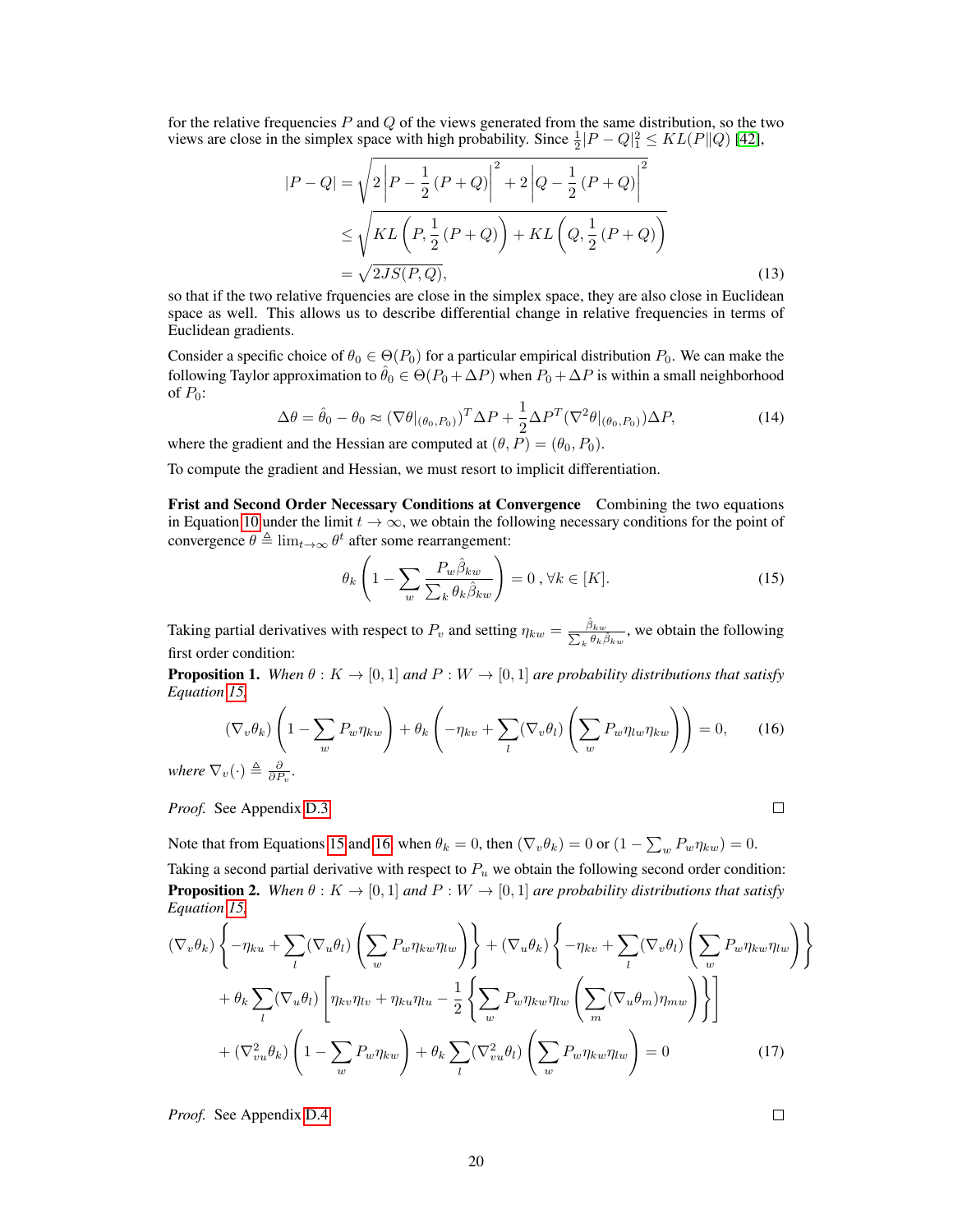# <span id="page-20-0"></span>C k-RANK LINKAGE: Asymptotic Optimality of the Ranking Given the True Topics

In this section, we provide a sketch for proving the theoretical guarantee of the correctness of LDA-Link's linking algorithm. In order to do so, we will first model the problem of finding the co-referent views as a hypothesis testing problem, in light of the approach in [\[30\]](#page-15-7).

Given a particular X view  $X_i$ , the objective is to find among all Y views  $Y_{j\in[D]}$  the view for which the match  $(X_i, Y_j)$  is optimal. We formulate this problem as testing a set of D hypotheses, each of which states that a view in Y is the optimal match for  $X_i$  for D different Y views, so that  $H_i$  for  $j \in [D]$  corresponds to the hypothesis that  $\pi(i) = j$ . Therefore, finding the correct pair of views is equivalent to finding the most optimla rule for testing the hypotheses  $H = \{H_1, H_2, ..., H_D, H_R\}$ , where, for the ease of analysis, we have introduced the rejection hypothesis  $H_R$  as failing to find a match. Our goal is to compute the bound on the probability of error for the decision rule that links a view with the candidate view whose JS distance in the latent semantic space is minimum.

We will more formally restate the decision rule  $\Omega$  designed in our algorithm. Let  $\pi^*(i)$  =  $\arg \min_{j \in [D]} JS \left( \theta_i^X, \theta_j^Y \right)$ , and  $\pi'(i) = \arg \min_{j \in [D], j \neq \pi^*(i)} JS \left( \theta_i^X, \theta_j^Y \right)$ . The decision rule  $\Omega = {\Omega_1, \Omega_2, ..., \Omega_D, \Omega_R}$ , where

$$
\Omega_{j\in[D]} = \{(X_i, Y_{1,...,D}) | \pi^* = j, \text{ and } JS(\theta_i^X, \theta_{\pi'(i)}^Y) \ge \lambda)\}
$$

is the acceptance region for hypothesis  $J_i$ , and the rejection region is

$$
\Omega_R = \{(X, Y_{1,...,D}) | JS(\theta_i^X, \theta_{\pi'(i)}^Y) < \lambda\}
$$

The following preliminary theorem, inspired by Theorem IV.3 of [\[30\]](#page-15-7), may be useful for proving the error probability of  $\Omega$ .

<span id="page-20-1"></span>Theorem 2. *Consider the hypothesis testing problem with the decision rule given as* Ω *defined above. If*  $JS(X, Y) > \epsilon(\lambda)$  *for*  $X, Y$  *such that*  $JS(\theta^X, \theta^Y) > \lambda$  *where*  $\epsilon$  *is an invertible function, then* 

$$
\lim_{n \to \infty} -\frac{1}{n} \log P_{\Omega} \left( error \mid H_j \right) > \epsilon(\lambda),
$$

*which indicates an exponential decay of error probabilities as a function of* n*.*

*Proof.* See Appendix [D.5.](#page-25-0)

Outline of an Approach Using Chernoff Bounds Here we outline a different approach to finding error probability bounds using Chernoff bounds.

Consider a fixed view  $X_d$ , its co-referent view  $Y_{\pi(d)}$ , and the remaining  $D-1$  views  $Y_{d' \neq \pi(d)}$ . A k-ranking error occurs if more than k views among  $Y_{d' \neq \pi(d)}$  has

$$
JS\left(\theta_d^X, \theta_{d'}^Y\right) < JS\left(\theta_d^X, \theta_{\pi(d)}^Y\right).
$$

Let us for now fix  $Y_{\pi(d)}$  and let  $\theta_{\pi(d)}^Y = Q$  be its topic proportion. From the graphical model shown in Figure [3](#page-5-2) we see that  $Y_{d' \neq \pi(d)}$ 's are i.i.d. and each of them is pair-wise independent from  $X_i$ . Since topic proportions  $\theta^X$  and  $\theta^Y$  are functions of Y, the topic proportions  $\theta^Y_{d'\neq \pi(d)}$  are also i.i.d and each of them is indepdent from  $\theta_d^X$ . Defining for each d' a binary random variable  $I_{d'}$  as

$$
I_{d'} = \begin{cases} 1 & \text{if } JS\left(\theta_d^X, \theta_{d'}^Y\right) < JS\left(\theta_d^X, Q\right) \\ 0 & \text{otherwise} \end{cases},\tag{18}
$$

if Q is such that  $I_{d'}$  satisfies  $p(Q) = P\left(I_{d'} \middle| \theta_{\pi(d)}^Y = Q\right) \leq \frac{k}{D-1}$ , we can apply the Chernoff bound to obtain the following bound on error probability:

$$
P\left(error \Big| \theta_{\pi(d)}^Y = Q\right)
$$
  
= 
$$
P\left(\sum_{d' \neq \pi(d)} I_{d'} \ge k\right) = P\left(\frac{1}{D-1} \sum_{d' \neq \pi(d)} I_{d'} \ge \frac{k}{D-1}\right) < \exp\left(-\frac{(\delta(Q)-1)^2 p(Q)}{2}\right)
$$
 (19)

 $\Box$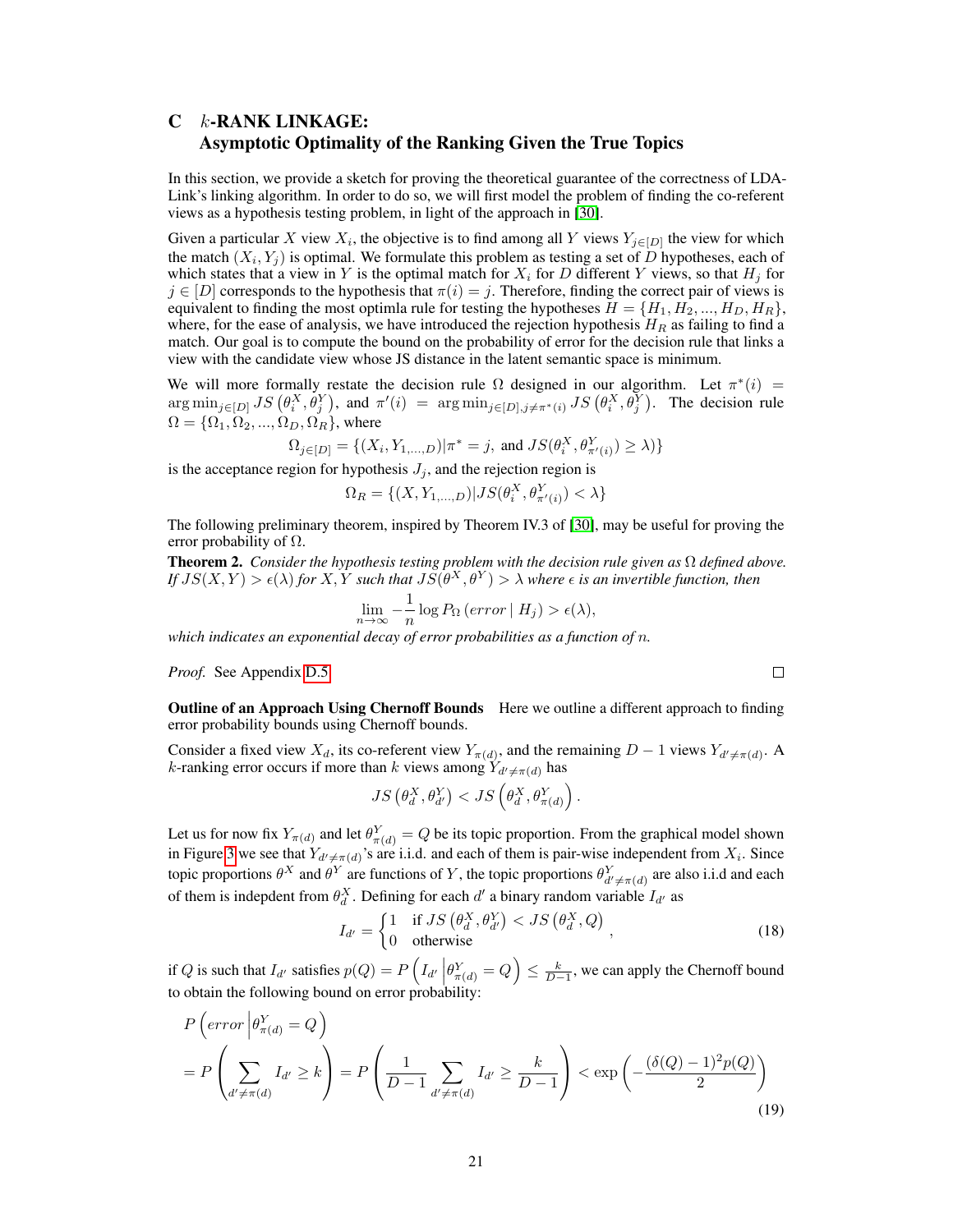, where  $\delta(Q) = \frac{k/(D-1)}{p(Q)}$ . Then the total error probability becomes,

$$
P(error) = \int P\left(error \Big| \theta_{\pi(d)}^{Y} = Q\right) P\left(\theta_{\pi(d)}^{Y} = Q\right) dQ
$$
  
= 
$$
\int_{p(Q) < \frac{k}{D-1}} P\left(error \Big| \theta_{\pi(d)}^{Y} = Q\right) P\left(\theta_{\pi(d)}^{Y} = Q\right) dQ
$$
  
+ 
$$
\int_{p(Q) \geq \frac{k}{D-1}} P\left(error \Big| \theta_{\pi(d)}^{Y} = Q\right) P\left(\theta_{\pi(d)}^{Y} = Q\right) dQ
$$
  

$$
\leq \int_{p(Q) < \frac{k}{D-1}} e^{-\frac{(\delta-1)^{2} p(Q)}{2}} P\left(\theta_{\pi(d)}^{Y} = Q\right) dQ
$$
  
+ 
$$
\int_{p(Q) \geq \frac{k}{D-1}} P\left(error \Big| \theta_{\pi(d)}^{Y} = Q\right) P\left(\theta_{\pi(d)}^{Y} = Q\right) dQ.
$$

If we can (1) find a closed form approximation of  $p(Q)$ , (2) bound the product  $P\left(\theta_{\pi(d)}^Y = Q\right) P\left(error\left|\theta_{\pi(d)}^Y = Q\right)$  when  $p(Q) > \frac{k}{D-1}$  and (3) bound  $P\left(\theta_{\pi(d)}^Y = Q\right)$  when  $p(Q) \ge \frac{k}{D-1}$ , then an error probability bound shall be obtainable.

# <span id="page-21-0"></span>D PROOFS AND DERIVATIONS

## <span id="page-21-1"></span>D.1 Derivation of Equation [6](#page-16-4)

Following the steps in [\[34\]](#page-15-11), we define a locally maximized per-document ELBO  $l_i'(\lambda)$  for which we set the variational parameters  $\phi^X$ ,  $\phi^Y$ ,  $\gamma^X$  and  $\gamma^Y$  to their local optimum  $\phi^X(\lambda)$ ,  $\phi^Y(\lambda)$ ,  $\gamma^X(\lambda)$  and  $\gamma^Y(\lambda)$ , so that

$$
l'_d(\lambda) = l(X_d, \phi_d^X(\lambda), \gamma_d^X(\lambda), \lambda) + l(Y_{\pi(d)}, \phi_{\pi(d)}^Y(\lambda), \gamma_{\pi(d)}^Y(\lambda), \lambda)
$$

We focus on the first term. Since the variational parameters other than  $\lambda$  are set to their local optimum,

$$
\hat{\nabla}_{\lambda} \left( \phi_d^X(\lambda), \gamma_d^X(\lambda) \right) = \vec{0}.
$$

By applying chain rule we get

$$
\hat{\nabla}_{\lambda}l(X_d, \phi_d^X(\lambda), \gamma_d^X(\lambda), \lambda)
$$
\n
$$
= \left( \hat{\nabla}_{\lambda}l(X_d, \phi_d^X, \gamma_d^X, \lambda) \Big|_{\phi_d^X = \phi_d^X(\lambda), \gamma_d^X = \gamma_d^X(\lambda)} \right) + \left( \hat{\nabla}_{\lambda}(\phi_d^X(\lambda), \gamma_d^X(\lambda)) \right)^T \left( \hat{\nabla}_{(\phi^X, \gamma^X)}l(X_d, \phi^X, \gamma^X, \lambda) \Big|_{\phi^X = \phi_d^X(\lambda), \gamma^X = \gamma_d^X(\lambda)} \right)
$$
\n
$$
= \left( \hat{\nabla}_{\lambda}l(X_d, \phi_d^X, \gamma_d^X, \lambda) \Big|_{\phi_d^X = \phi_d^X(\lambda), \gamma_d^X = \gamma_d^X(\lambda)} \right) + \vec{0},
$$

The Y-view term can be computed similarly. Therefore,

$$
\hat{\nabla}_{\lambda}l'_{d} = \hat{\nabla}_{\lambda}l(X_{d}, \phi_{d}^{X}(\lambda), \gamma_{d}^{X}(\lambda), \lambda) + \hat{\nabla}_{\lambda}l(Y_{\pi(d)}, \phi_{\pi(d)}^{Y}(\lambda), \gamma_{\pi(d)}^{Y}(\lambda), \lambda)
$$
\n
$$
= \left(\hat{\nabla}_{\lambda}l(X_{d}, \phi_{d}^{X}, \gamma_{d}^{X}, \lambda)\Big|_{\phi_{d}^{X} = \phi_{d}^{X}(\lambda), \gamma_{d}^{X} = \gamma_{d}^{X}(\lambda)}\right) + \left(\hat{\nabla}_{\lambda}l(Y_{\pi(d)}, \phi^{Y}, \gamma^{Y}, \lambda)\Big|_{\phi^{Y} = \phi_{\pi(d)}^{Y}(\lambda), \gamma^{Y} = \gamma_{\pi(d)}^{Y}(\lambda)}\right)
$$
\n
$$
= \hat{\nabla}_{\lambda}\left(\sum_{w} X_{d,w} \sum_{k} \phi_{d,w,k}^{X}(\lambda) \mathbb{E}_{\lambda}[\log \beta_{k,w}]\right) + \hat{\nabla}_{\lambda}\left(\sum_{w} Y_{\pi(d),w} \sum_{k} \phi_{\pi(d),w,k}^{Y}(\lambda) \mathbb{E}_{\lambda}[\log \beta_{k,w}]\right) + \frac{1}{D}f(\lambda),
$$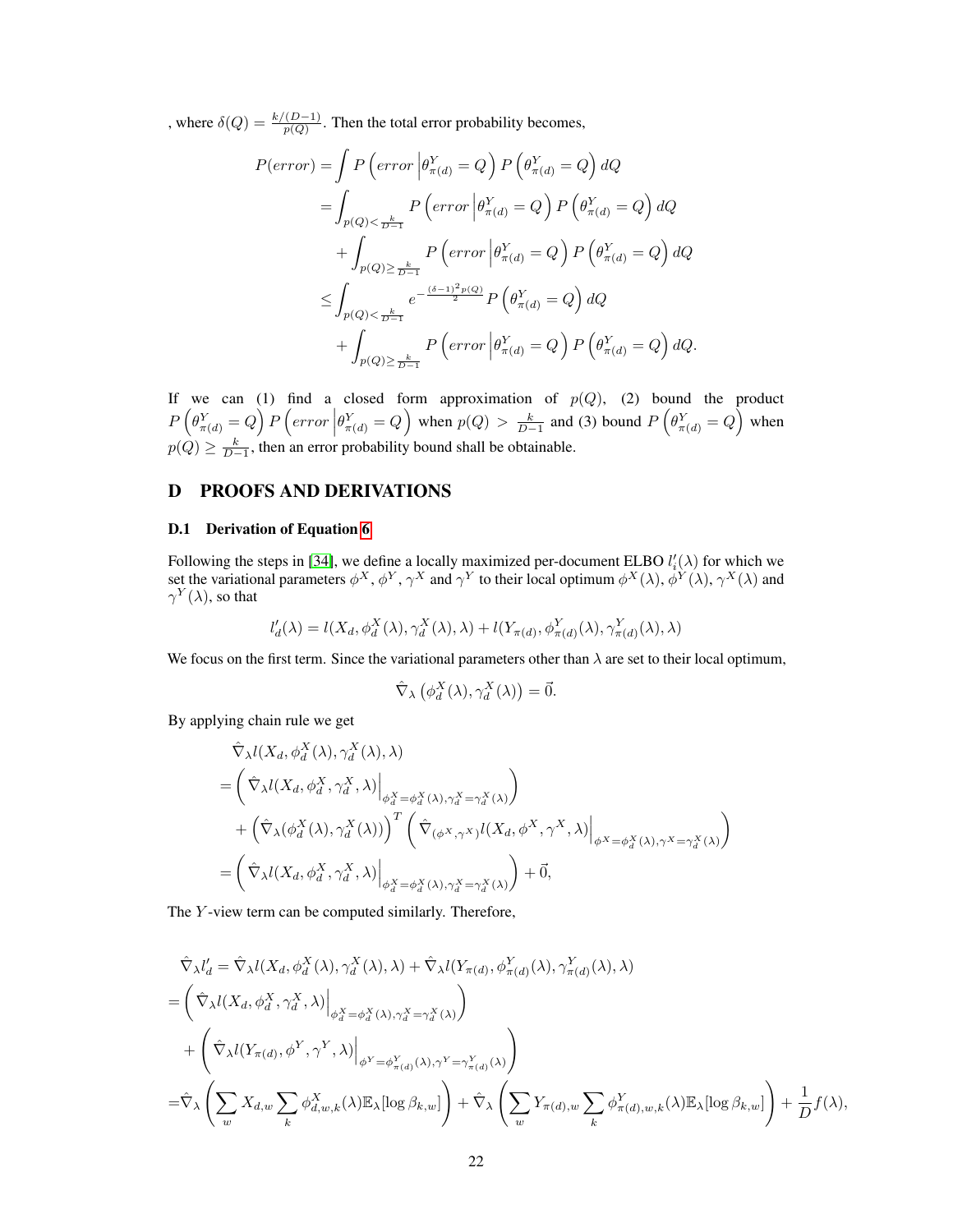#### <span id="page-22-0"></span>D.2 Proof of Theorem [1](#page-17-0)

We start with two helper lemmas.

**Lemma 1.** Let P and Q are probability distributions over the set of W words and supp( $Q$ )  $\subseteq$  $\text{supp}(P)$ *, and let*  $Q^*$  *be a Laplce smoothing of*  $Q$ *,*  $Q_w^* = \frac{Q_w + C}{1 + WC}$ *. Then* 

<span id="page-22-2"></span><span id="page-22-1"></span>
$$
KL(P||Q) - KL(P||Q^*) \ge \ln \frac{1 + WQ}{1 + C/q},
$$
\n(20a)

*where*  $q \triangleq \min_{w \in \text{supp}(Q)} Q_w$ *. Alternatively,* 

$$
\mathbb{E}_P\left[\ln\frac{Q_w+C}{1+WC}\right] \leq \mathbb{E}_P\left[\ln Q_w\right] - \ln\frac{1+WQ}{1+C/q} \tag{20b}
$$

*Proof.*

$$
KL(P||Q) - KL(P||Q^*) = \mathbb{E}_P [\ln Q_w] - \mathbb{E}_P \left[ \ln \frac{Q_w + C}{1 + WC} \right]
$$

$$
= \mathbb{E}_P \left[ \ln \frac{1 + WC}{1 + C/Q_w} \right] \ge \mathbb{E}_P \left[ \ln \frac{1 + WC}{1 + C/q} \right] = \ln \frac{1 + WC}{1 + C/q}
$$

Note that  $q \leq \frac{1}{W}$  by definition, and the RHS of Equation [20a](#page-22-1) is always non-positive. The bound given in Lemma [1](#page-22-2) gets closer to 0 as  $q \to \frac{1}{W}$  and  $C \to 0$ .

<span id="page-22-4"></span>**Lemma 2.** Let a and b be positive real numbers. If 
$$
a > b
$$
, then

$$
\ln\left(\frac{x+b}{x+a}\right) = O\left(\frac{1}{x}\right)
$$

*Proof.* Our goal is to find positive real numbers M and C that satisfy

$$
\left|\ln\left(\frac{x+b}{x+a}\right)\right| \le C\left|\frac{1}{x}\right| \text{ for } x > M.
$$

For any positive real number  $M > a - b$ , if  $x > M$  then

$$
\left|\ln\left(\frac{x+b}{x+a}\right)\right| = \left|\ln\left(1 - \frac{a-b}{x+a}\right)\right| = \sum_{n=1}^{\infty} \frac{1}{n} \left(\frac{a-b}{x+a}\right)^n < \sum_{n=1}^{\infty} \frac{(a-b)^n}{n} \frac{1}{x^n}
$$

$$
< \sum_{n=1}^{\infty} \frac{(a-b)^n}{n} \frac{1}{M^{n-1}x} = \frac{M}{x} \left(\sum_{n=1}^{\infty} \frac{1}{n} \left(\frac{a-b}{M}\right)^n\right) = \left|M\ln\left(1 - \frac{a-b}{M}\right)\right| \frac{1}{x}.
$$

Therefore,  $C = |M \ln(1 - \frac{a-b}{M})|$  satisfies the desired condition for any positive real number  $M > a - b$  and the lemma holds.

Now we begin the proof of Theorem [1](#page-17-0)

*Proof.* Let  $C_\eta = \sum_w \eta_w - W$  and  $C_{\eta'} = \sum_w \eta'_w - W$ . Assume w.l.o.g that  $C_\eta < C_{\eta'}$ . The mode of  $Dir(\eta)$  and  $Dir(\eta')$  are  $\mu = (\frac{\eta_1 - 1}{C_\eta}, ..., \frac{\eta_W - 1}{C_\eta})$  and  $\mu' = (\frac{\eta'_1 - 1}{C_{\eta'}})$  $\frac{\eta'_1-1}{C_{\eta'}}$ , ...,  $\frac{\eta'_W-1}{C_{\eta'}}$  $\frac{W^{-1}}{C_{\eta'}}$ ), respectively.

<span id="page-22-3"></span>
$$
D_{KL}(\eta, \eta') = \sum_{w} (\eta_w - \eta'_w) (\psi(\eta_w) - \psi(\eta'_w))
$$
  
= 
$$
\sum_{w} (\eta_w - 1) \left( \psi(\eta_w) - \psi(\eta'_w) \right) + \sum_{w} (\eta'_w - 1) (\psi(\eta'_w) - \psi(\eta_w))
$$
  
> 
$$
\sum_{w} (\eta_w - 1) (\ln(\eta_w - 1) - \ln(\eta'_w + e^{-\gamma} - 1))
$$
  
+ 
$$
\sum_{w} (\eta'_w - 1) (\ln(\eta'_w - 1) - \ln(\eta_w + e^{-\gamma} - 1))
$$
 (21)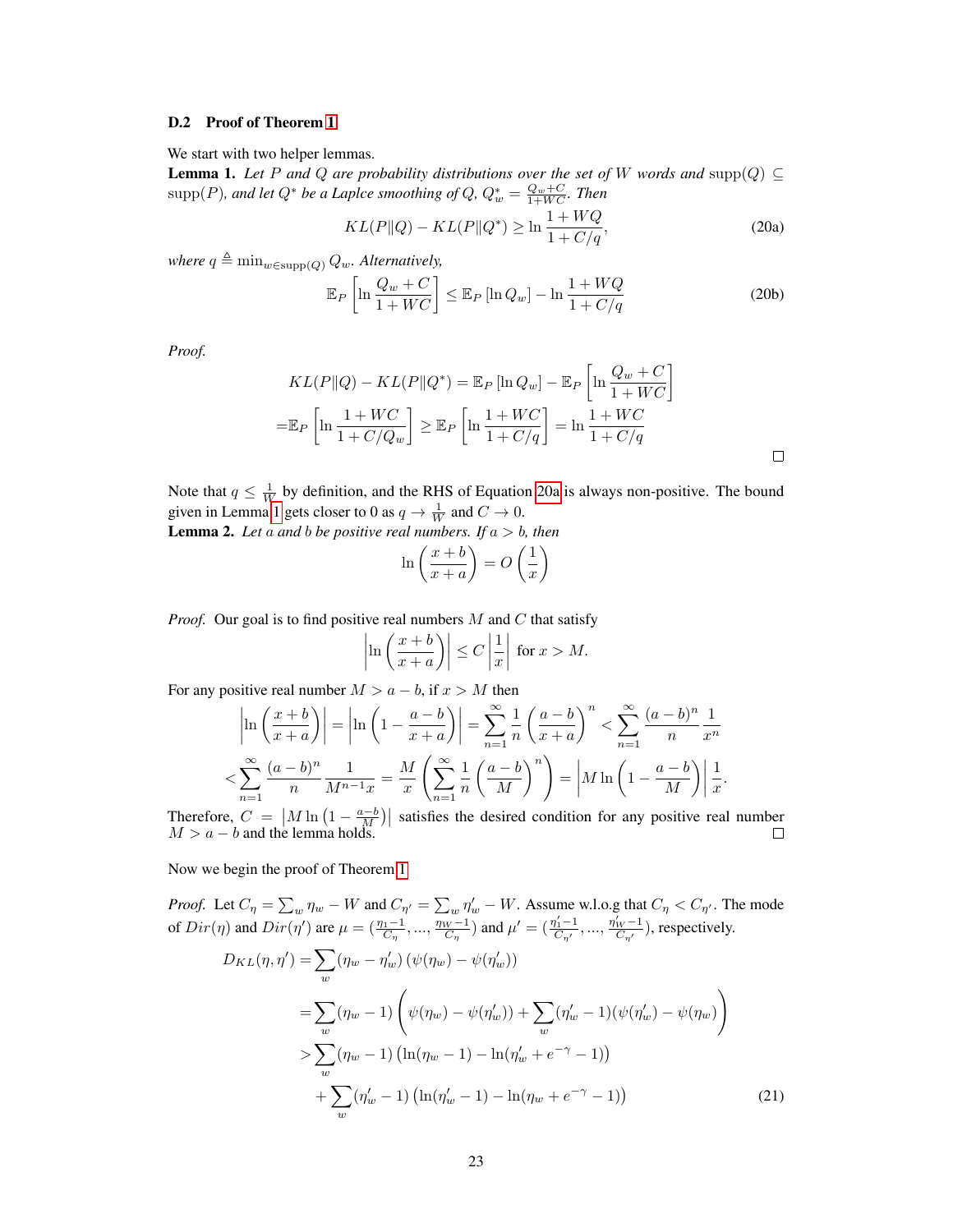, where  $\gamma$  is the Euler-Mascheroni constant. Inequality [21](#page-22-3) follows from  $\ln(x - 1) < \psi(x)$  $\ln(x + e^{-\gamma} - 1)$ . Let  $C' = \frac{e^{-\gamma}}{C}$ .  $\frac{e^{-t}}{C_{\eta'}}$  and consider the first term in the last inequality:

$$
\sum_{w} (\eta_{w} - 1) (\ln(\eta_{w} - 1) - \ln(\eta'_{w} + e^{-\gamma} - 1))
$$
\n
$$
= C_{\eta} \sum_{w} \mu_{w} ((\ln \mu_{w} + \ln C_{\mu}) - (\ln \frac{(\eta'_{w} - 1) + e^{-\gamma}}{C_{\eta'} + We^{-\gamma}} + \ln(C_{\eta'} + We^{-\gamma}))
$$
\n
$$
= C_{\eta} (\mathbb{E}_{\mu} [\ln \mu_{w}] - \mathbb{E}_{\mu} \left[ \frac{\mu'_{w} + (e^{-\gamma}/C_{\eta'})}{1 + W(e^{-\gamma}/C_{\eta'})/\mu'_{\min}} \right] + \ln C_{\eta} - \ln(C_{\eta'} + We^{-\gamma})
$$
\n
$$
= C_{\eta} (\mathbb{E}_{\mu} [\ln \mu_{w}] - \mathbb{E}_{\mu} \left[ \frac{\mu'_{w} + (e^{-\gamma}/C_{\eta'})}{1 + W(e^{-\gamma}/C_{\eta'})/\mu'_{\min}} \right] + \ln \left( \frac{C_{\eta}}{C_{\eta'}} \right) - \ln \left( 1 + W \frac{e^{-\gamma}}{C_{\eta'}} \right)
$$
\n
$$
\geq C_{\eta} (\mathbb{E}_{\mu} [\ln \mu_{w}] - \mathbb{E}_{\mu} [\ln \mu'_{w}] + \ln \left( \frac{1 + W(e^{-\gamma}/C_{\eta'})}{1 + (e^{-\gamma}/C_{\eta'})/\mu'_{\min}} \right) + \ln \left( \frac{C_{\eta}}{C_{\eta'}} \right) - \ln \left( 1 + W \frac{e^{-\gamma}}{C_{\eta'}} \right)
$$
\n
$$
= C_{\eta} \left( KL(\mu \| \mu') + \ln \left( \frac{C_{\eta}}{C_{\eta'}} \right) - \ln \left( 1 + W \frac{e^{-\gamma}}{C_{\eta'}} \right) \right)
$$
\n
$$
\geq C_{\eta} \left( KL(\mu \| \mu') + \ln \left( \frac{C_{\eta}}{C_{\eta'}} \right) - W \frac{e^{-\gamma}}{C_{\eta'}} \right)
$$
\n
$$
= C_{\eta} KL(\mu \| \mu') + C_{\eta} \ln \left( \frac{C_{\eta}}{C_{\eta'}} + \frac{W e^{-\gamma}}{W \mu'_{\min}} \right) + C_{\eta} \ln \left( \frac{C
$$

<span id="page-23-1"></span>Inequalities [22](#page-23-1) and [23](#page-23-2) follow from Inequality [20b](#page-22-2) of Lemma [1](#page-22-2) and  $\ln(x + 1) < x$  for  $x > 0$ . Combining these results,

$$
D_{KL}(\eta, \eta') > \left( C_{\eta} KL(\mu \| \mu') + C_{\eta} \ln \left( \frac{C_{\eta'} + We^{-\gamma}}{C_{\eta'} + e^{-\gamma}/\mu'_{\min}} \right) + C_{\eta} \ln \left( \frac{C_{\eta}}{C_{\eta'}} \right) - We^{-\gamma} \frac{C_{\eta}}{C_{\eta'}} \right) + \left( C_{\eta'} KL(\mu' \| \mu) + C_{\eta'} \ln \left( \frac{C_{\eta} + We^{-\gamma}}{C_{\eta} + e^{-\gamma}/\mu_{\min}} \right) + C_{\eta'} \ln \left( \frac{C_{\eta'}}{C_{\eta}} \right) - We^{-\gamma} \frac{C_{\eta'}}{C_{\eta}} \right) = C_{\eta} KL(\mu \| \mu') + C_{\eta'} KL(\mu' \| \mu) + \epsilon(C_{\eta}, C_{\eta'}, \mu_{\min}, \mu'_{\min}) \ge C_{\eta} \left\{ J(\mu, \mu') + \epsilon(C_{\eta}, C_{\eta'}, \mu_{\min}, \mu'_{\min}) \right\}
$$
(24)

where

$$
\epsilon(C_{\eta}, C_{\eta'}, \mu_{\min}, \mu'_{\min})
$$
\n
$$
= \ln \left( \frac{C_{\eta'} + W e^{-\gamma}}{C_{\eta'} + e^{-\gamma}/\mu'_{\min}} \right) + \frac{C_{\eta'}}{C_{\eta}} \ln \left( \frac{C_{\eta} + W e^{-\gamma}}{C_{\eta} + e^{-\gamma}/\mu_{\min}} \right) + \frac{C_{\eta} - C_{\eta'}}{C_{\eta}} \ln \left( \frac{C_{\eta}}{C_{\eta'}} \right) - W e^{-\gamma} \left( \frac{1}{C_{\eta'}} + \frac{C_{\eta'}}{C_{\eta}^2} \right)
$$
\n
$$
= O\left( \frac{C_{\eta'}}{C_{\eta}^2} + \frac{C_{\eta} - C_{\eta'}}{C_{\eta}} \ln \left( \frac{C_{\eta}}{C_{\eta'}} \right) \right). \tag{25}
$$

Equation [25](#page-23-3) follows from Lemma [2.](#page-22-4) Rearranging Equation [24](#page-23-4) we get,

$$
J(\mu, \mu') < \frac{1}{C_{\eta}} D_{KL}(\eta, \eta') + O\left(\frac{C_{\eta'}}{C_{\eta}^2} + \frac{C_{\eta} - C_{\eta'}}{C_{\eta}} \ln\left(\frac{C_{\eta}}{C_{\eta}'}\right)\right),
$$

and since  $JS(\mu, \mu') \leq \frac{1}{4}J(\mu, \mu')[43]$  $JS(\mu, \mu') \leq \frac{1}{4}J(\mu, \mu')[43]$ ,

$$
JS(\mu, \mu') \le \frac{1}{4C_{\eta}} D_{KL}(\eta, \eta') + O\left(\frac{C_{\eta'}}{C_{\eta}^2} + \frac{C_{\eta} - C_{\eta'}}{C_{\eta}} \ln\left(\frac{C_{\eta}}{C_{\eta}'}\right)\right)
$$

The remainder approaches 0 as  $C_{\eta}, C_{\eta} \to \infty$  and  $\frac{C_{\eta'}}{C_{\eta}} \to 1$ 

<span id="page-23-4"></span><span id="page-23-3"></span><span id="page-23-2"></span> $\Box$ 

## <span id="page-23-0"></span>D.3 Proof of Proposition [1](#page-19-1)

First we state a trivial observation, the proof of which is straightforward:

$$
\frac{\partial \eta_{kw}}{\partial \theta_l} = \frac{\partial}{\partial \theta_l} \frac{\hat{\beta}_{kw}}{\sum_k \theta_k \hat{\beta}_{kw}} = -\frac{\hat{\beta}_{kw} \hat{\beta}_{lw}}{(\sum_{k'} \theta_{k'} \hat{\beta}_{k'w})^2} = -\eta_{k'w} \eta_{lw}
$$
(26)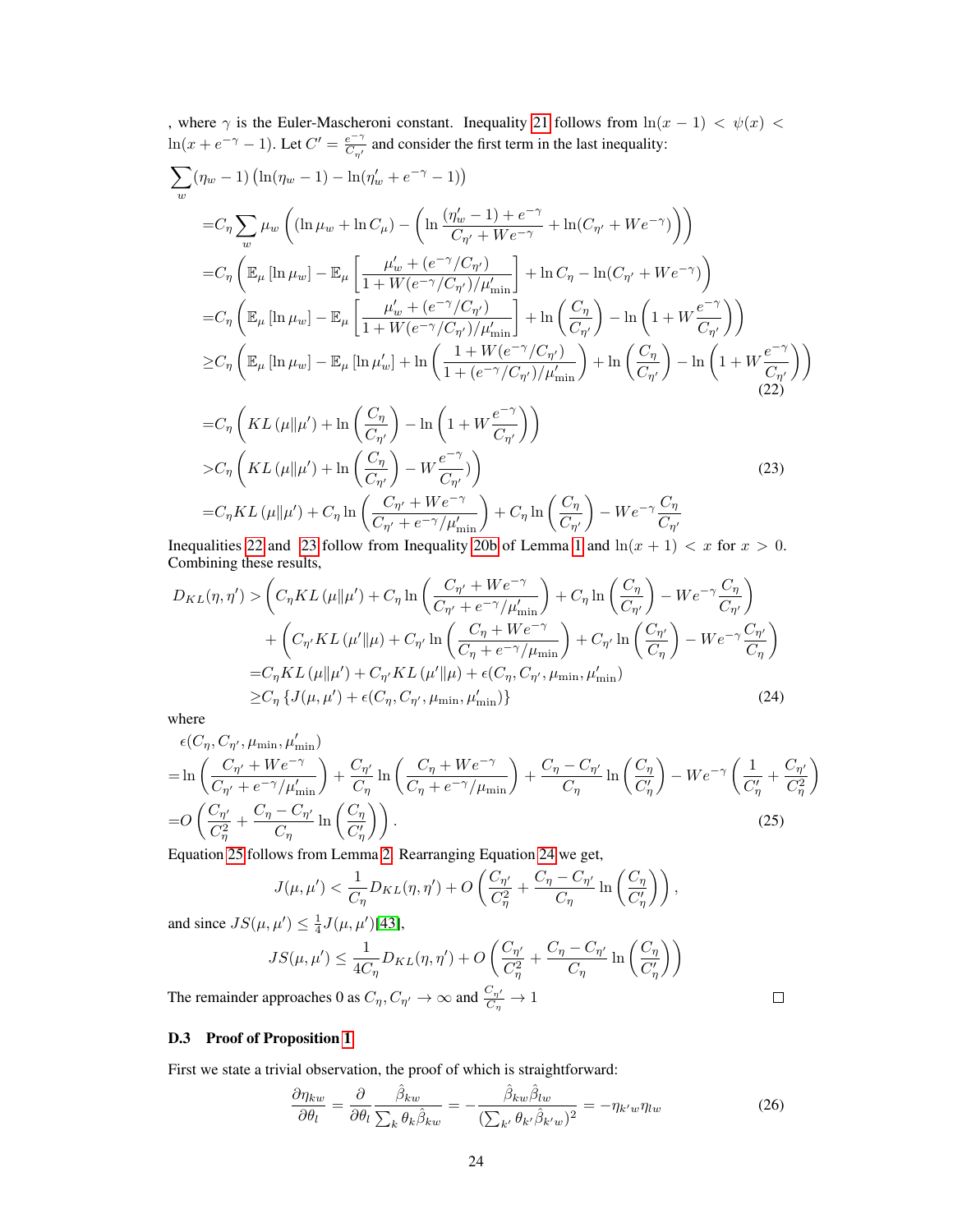Therefore, we have

<span id="page-24-1"></span>
$$
\frac{\partial \eta_{kw}}{\partial P_v} = \sum_l \frac{\partial \theta_l}{\partial P_v} \frac{\partial \eta_{kw}}{\partial \theta_l} = -\sum_l (\nabla_v \theta_l) \, \eta_{kw} \eta_{lw},\tag{27}
$$

which will be used later in the proof.

Implicitly differentiating Equation [11](#page-18-3) with respect to  $P_w$ ,

$$
\frac{\partial}{\partial P_v} \left\{ \theta_k \left( 1 - \sum_w \frac{P_w \hat{\beta}_{kw}}{\sum_k \theta_k \hat{\beta}_{kw}} \right) \right\}
$$
\n
$$
= \frac{\partial}{\partial P_v} \left\{ \theta_k \left( 1 - \sum_w P_w \eta_{kw} \right) \right\}
$$
\n
$$
= (\nabla_v \theta_k) \left( 1 - \sum_w P_w \eta_{kw} \right) + \theta_k \left\{ - \sum_w \left( \frac{\partial P_w}{\partial P_v} \eta_{kw} + P_w \frac{\partial \eta_{kw}}{\partial P_v} \right) \right\}
$$
\n
$$
= (\nabla_v \theta_k) \left( 1 - \sum_w P_w \eta_{kw} \right) + \theta_k \left\{ -\eta_{kv} - \sum_w P_w \left( - \sum_l (\nabla_v \theta_l) \eta_{kw} \eta_{lw} \right) \right\}
$$
\n
$$
= (\nabla_v \theta_k) \left( 1 - \sum_w P_w \eta_{kw} \right) + \theta_k \left\{ -\eta_{kv} + \sum_l (\nabla_v \theta_l) \left( \sum_w P_w \eta_{lw} \eta_{kw} \right) \right\},
$$

whereby obtaining Equation [16](#page-19-1) in Proposition [1](#page-19-1)

## <span id="page-24-0"></span>D.4 Proof of Proposition [2](#page-19-2)

*Proof.* From Equation [27,](#page-24-1) we get the following:

<span id="page-24-2"></span>
$$
\frac{\partial \eta_{kw}}{\partial P_u} = \sum_l \frac{\partial \theta_l}{\partial P_u} \frac{\partial \eta_{kw}}{\partial \theta_l} = \sum_l (\nabla_u \theta_l) \left( -\eta_{kw} \eta_{lw} \right) = \eta_{kw} \sum_l (\nabla_u \theta_l) \eta_{lw}
$$
(28)

which will be useful later in the proof.

Differentiating Equation [16](#page-19-1) with respect to  $P_u$ ,

$$
\nabla_{vu}^2 \theta_k = \nabla_u \left\{ \underbrace{(\nabla_v \theta_k) \left(1 - \sum_w P_w \eta_{kw}\right)}_A + \underbrace{\theta_k \left(-\eta_{kv} + \sum_l (\nabla_v \theta_l) \left(\sum_w P_w \eta_{lw} \eta_{kw}\right)\right)}_B \right\}
$$
(29)

We differentiate A and B individually, each using chain rule.

## Differentiating A

<span id="page-24-3"></span>
$$
\nabla_{u} \left\{ (\nabla_{v} \theta_{k}) \left( 1 - \sum_{w} P_{w} \eta_{kw} \right) \right\}
$$
  
=  $(\nabla_{vu}^{2} \theta_{k}) \left( 1 - \sum_{w} P_{w} \eta_{kw} \right) + \nabla_{v} \theta_{k} \left\{ -\eta_{ku} - \sum_{w} P_{w} \frac{\partial \eta_{kw}}{\partial P_{u}} \right\}$   
=  $(\nabla_{vu}^{2} \theta_{k}) \left( 1 - \sum_{w} P_{w} \eta_{kw} \right) + \nabla_{v} \theta_{k} \left\{ -\eta_{ku} - \sum_{w} P_{w} \left( - \sum_{l} (\nabla_{u} \theta_{l}) \eta_{kw} \eta_{lw} \right) \right\}$   
=  $(\nabla_{vu}^{2} \theta_{k}) \left( 1 - \sum_{w} P_{w} \eta_{kw} \right) + \nabla_{v} \theta_{k} \left\{ -\eta_{ku} + \sum_{w} P_{w} \eta_{kw} \left( \sum_{l} (\nabla_{u} \theta_{l}) \eta_{lw} \right) \right\}$  (30)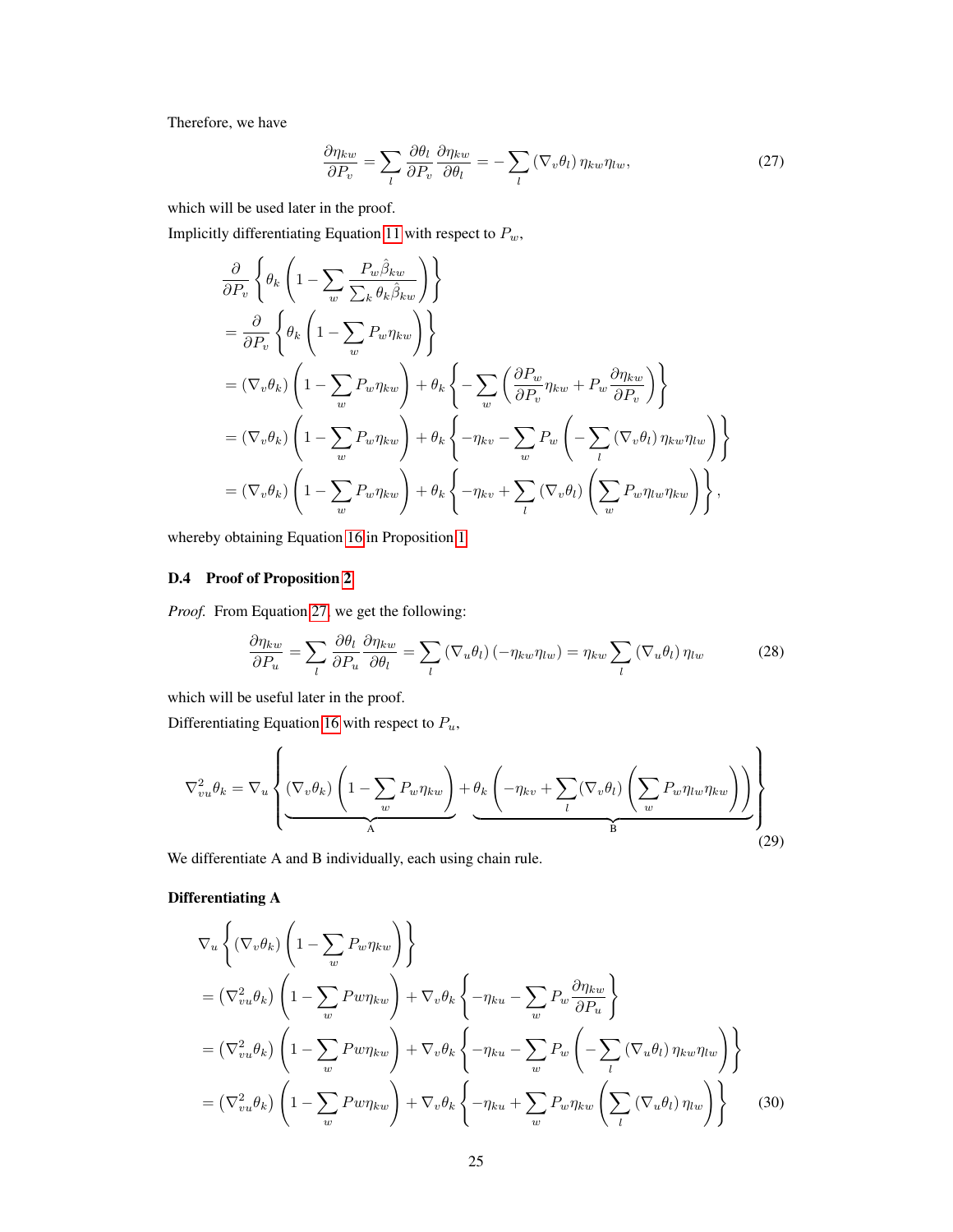## Differentiating B

$$
\nabla_{u} \left\{ \theta_{k} \left( -\eta_{kv} + \sum_{l} (\nabla_{v} \theta_{l}) \left( \sum_{w} P_{w} \eta_{lw} \eta_{kw} \right) \right) \right\}
$$
  
=\left( \nabla\_{u} \theta\_{k} \right) \left( -\eta\_{kv} + \sum\_{l} (\nabla\_{v} \theta\_{l}) \left( \sum\_{w} P\_{w} \eta\_{lw} \eta\_{kw} \right) \right) + \theta\_{k} \left\{ -\frac{\partial \eta\_{kv}}{\partial P\_{u}} + \sum\_{l} \left\{ (\nabla\_{v} \theta\_{l}) \sum\_{w} \frac{\partial}{\partial P\_{u}} (P\_{w} \eta\_{kw} \eta\_{lw}) \right\} \right\}  
=(\nabla\_{u} \theta\_{k}) \left( -\eta\_{kv} + \sum\_{l} (\nabla\_{v} \theta\_{l}) \left( \sum\_{w} P\_{w} \eta\_{lw} \eta\_{kw} \right) \right) + \theta\_{k} \eta\_{kv} \sum\_{l} (\nabla\_{u} \theta\_{l}) \eta\_{lv}  
+ \theta\_{k} \sum\_{l} \left\{ (\nabla\_{vu}^{2} \theta\_{l}) \sum\_{w} P\_{w} \eta\_{kw} \eta\_{lw} + (\nabla\_{v} \theta\_{l}) \left\{ \eta\_{ku} \eta\_{lu} - 2 \sum\_{w} P\_{w} \eta\_{kw} \eta\_{lw} \left( \sum\_{w} (\nabla\_{u} \theta\_{m}) \eta\_{mw} \right) \right\} \right\},(31)

where in deriving Equation [31](#page-25-1) we hafe used Equation [28.](#page-24-2) Combining Equations [30](#page-24-3) and [31,](#page-25-1) we obtain Equation 17 in Proposition 2. Equation [17](#page-19-2) in Proposition [2.](#page-19-2)

## <span id="page-25-0"></span>D.5 Proof of Theorem [2](#page-20-1)

First we provide two helper lemmas without proof. These lemmas and their proofs were introduced in [\[42\]](#page-15-19).

<span id="page-25-2"></span>**Lemma 3.** [\[42\]](#page-15-19) *For a sequence*  $s \in \mathbb{Z}^n$  *and any probability distribution Q,* 

<span id="page-25-1"></span>
$$
Q(s) \le 2^{-nH(P^s)}
$$

*where*  $P_s$  *is the relative frequency of the sequence s.* 

<span id="page-25-3"></span>**Lemma 4.** [\[42\]](#page-15-19) *For a finite alphabet W for which*  $|W| = W$ *,* 

$$
\sum_{x \in W^n} 2^{-n(H(P_x))} \le (n+1)^W
$$

*where*  $P_x$  *is the relative frequency vector (or "type" in information theory) of x, and*  $H(P)$  *is the Shannonn entropy of* P*.*

We now begin the proof of the theorem.

*Proof.* Define a slight modification of  $\Omega$ , namely

$$
\tilde{\Omega}_j = \{ (X_i, Y_{1,\dots,n}) | JS(\theta_i^X, \theta_j^Y) \ge \lambda \}.
$$

Then,

$$
\Omega_k \subset \tilde{\Omega}_j \forall k \neq j,
$$

and therefore

$$
\cup_{k \neq j} \Omega_k \subset \cup_{k \neq j} \left( \cap_{l \neq k} \tilde{\Omega}_l \right) \subset \tilde{\Omega}_j
$$

The probability of error then becomes

$$
P_{\Omega}(error|H_j) = \sum_{\bigcup_{k \neq j} \Omega_k} p(X_i, Y_1, ..., Y_D)
$$
  
= 
$$
\sum_{\bigcup_{k \neq j} \Omega_k} p(X_i, Y_k) \prod_{l \neq k} p(Y_l)
$$
  

$$
\leq \sum_{\tilde{\Omega}_j} p(X_i, Y_j) \prod_{l \neq j} p(Y_l).
$$

Since  $X_i$  and  $Y_k$  are i.i.d. sequences of length n, one can consider a combined sequence of length  $2n$ and apply Lemma [3](#page-25-2) to see that

$$
P(X_i, Y_k) \le 2^{-2n\left(H\left(\frac{1}{2}(X_i + Y_k)\right)\right)} \le 2^{-n(H(X_i) + H(Y_k) + JS(X_i, Y_k))}.
$$